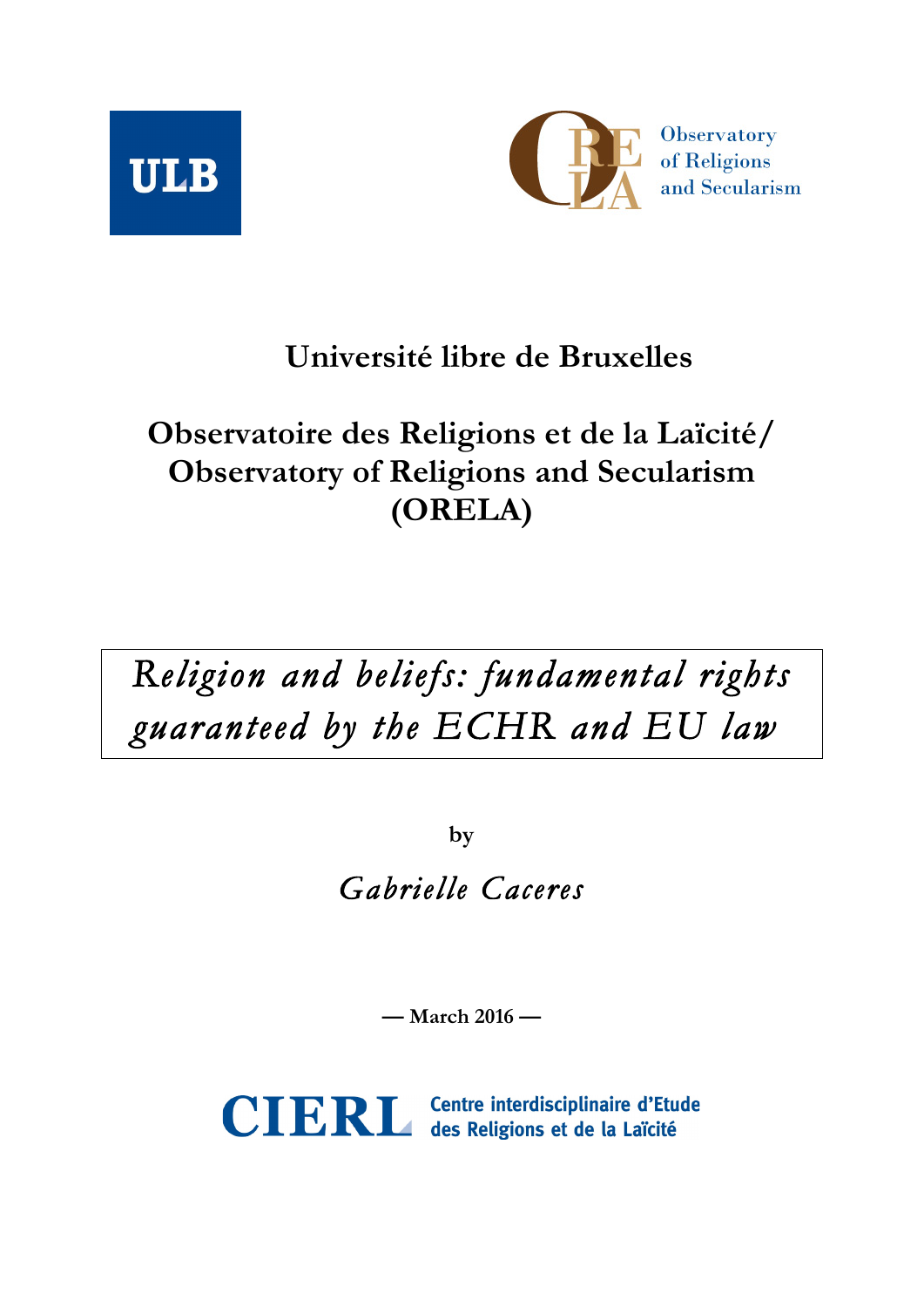*by Gabrielle Caceres \** 

 

*Freedom of religion, equality and non-discrimination based on religion or belief are fundamental rights firmly enshrined in the European Convention for the Protection of Human Rights and Fundamental Freedoms adopted by the Council of Europe in 1950. The European Court of Human Rights in Strasbourg has progressively built a strong case-law in defence of those principles. The European Union has drawn heavily on the Council of Europe in its endeavour to promote fundamental rights, which it has done most notably in adopting binding antidiscrimination directives; control over the respect of such directives by legislation enacted by national states can be exerted by the Court of Strasbourg, given the relative passivity of the Court of Justice of the European Union so far.*

<sup>\*</sup> Gabrielle Caceres obtained her PhD in Juridical Sciences at the *Université Libre de Bruxelles* (ULB) on 19 January 2016 and was a Research Fellow F.R.S.-FNRS from October 2011 to September 2015. This paper has been written in the framework of the IUAP project The Global Challenge of Human Rights Integration: Towards a Users' Perspective (2012-2017): www.hrintegration.be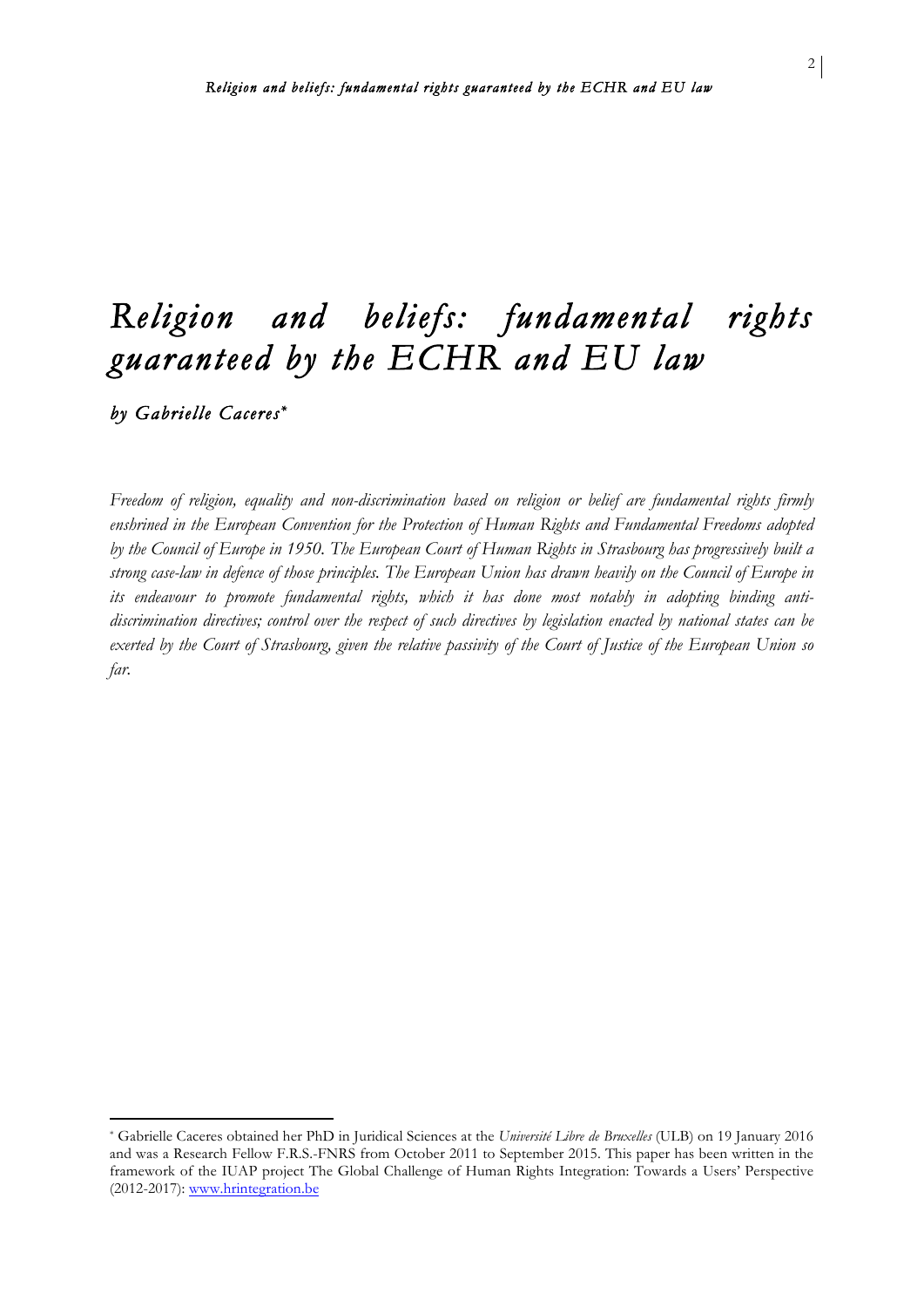3

The modern era has led the European states to a process of secularisation that ultimately gave rise to the redefinition of the place of religion in the public sphere. At the same time, the development of the human rights to freedom of religion **(1)** and to equality in the field of religious beliefs **(2)** has allowed a guarantee, within certain limits, to the external manifestations of beliefs. The establishment of these two fundamental rights in the European legal orders made it possible to take into account the diverse beliefs that are likely to be expressed, in spite of a present tendency to privatise religious activities.

On the European level, this judicial protection has primarily developed within the framework of the Council of Europe, which was specifically established with a view to ensuring "*the maintenance and further realisation of human rights and fundamental freedoms*."1 Only more recently, the European Union – at the outset conceived as an economic and political organisation – has also taken up the task of promoting and guaranteeing fundamental rights, notably the freedom and equality in the field of religion or beliefs.<sup>2</sup> To this end, the European Union largely referred to the instruments developed within the framework of the Council of Europe, more specifically the European Convention on Human Rights and the case law of its protecting bodies.<sup>3</sup>

<sup>&</sup>lt;sup>1</sup> Statute of the Council of Europe, signed in London on 5 May 1949, art. 1(b).

<sup>2</sup> The Treaty of Amsterdam, signed on 2 October 1997 and having entered into force on 1 May 1999, has amended Article F of the Treaty on the European Union so that it stipulates that "*The Union is founded on the principles of liberty, democracy, respect for human rights and fundamental freedoms*." Henceforth Article 2 of the Treaty on the European Union specifies that "*The Union is founded on the values of respect for human dignity, freedom, democracy, equality, the rule of law and respect for human rights, including the rights of persons belonging to minorities*." On 12 October 2012, the European Union received the Nobel Peace Prize on account of its contribution to the promotion of peace, reconciliation, democracy and human rights in Europe (see the list of the Nobel Peace prize winners (available at the following link: http://lapaix.org/les-nobels-de-la-paix.htm).

<sup>3</sup> The Treaty on the European Union specifies that "*Fundamental rights, as guaranteed by the European Convention for the Protection of Human Rights and Fundamental Freedoms and as they result from the constitutional traditions common to the Member States, shall constitute general principles of the Union's law*" (art. 6(3)). The Treaty also foresees the European Union's accession to the European Convention on Human Rights (art. 6 (2)). The practical modalities of this accession still need to be defined more precisely, especially with regards to the control exercised by the authorities protecting the Convention. In this respect, see A. POPOV, "L'avis 2/13 de la CJUE complique l'adhésion de l'Union européenne à la CEDH," *La Revue des droits de l'homme*, Actualités Droits-Libertés, 23 February 2015 (available at the following link: http://revdh.revues.org/1065).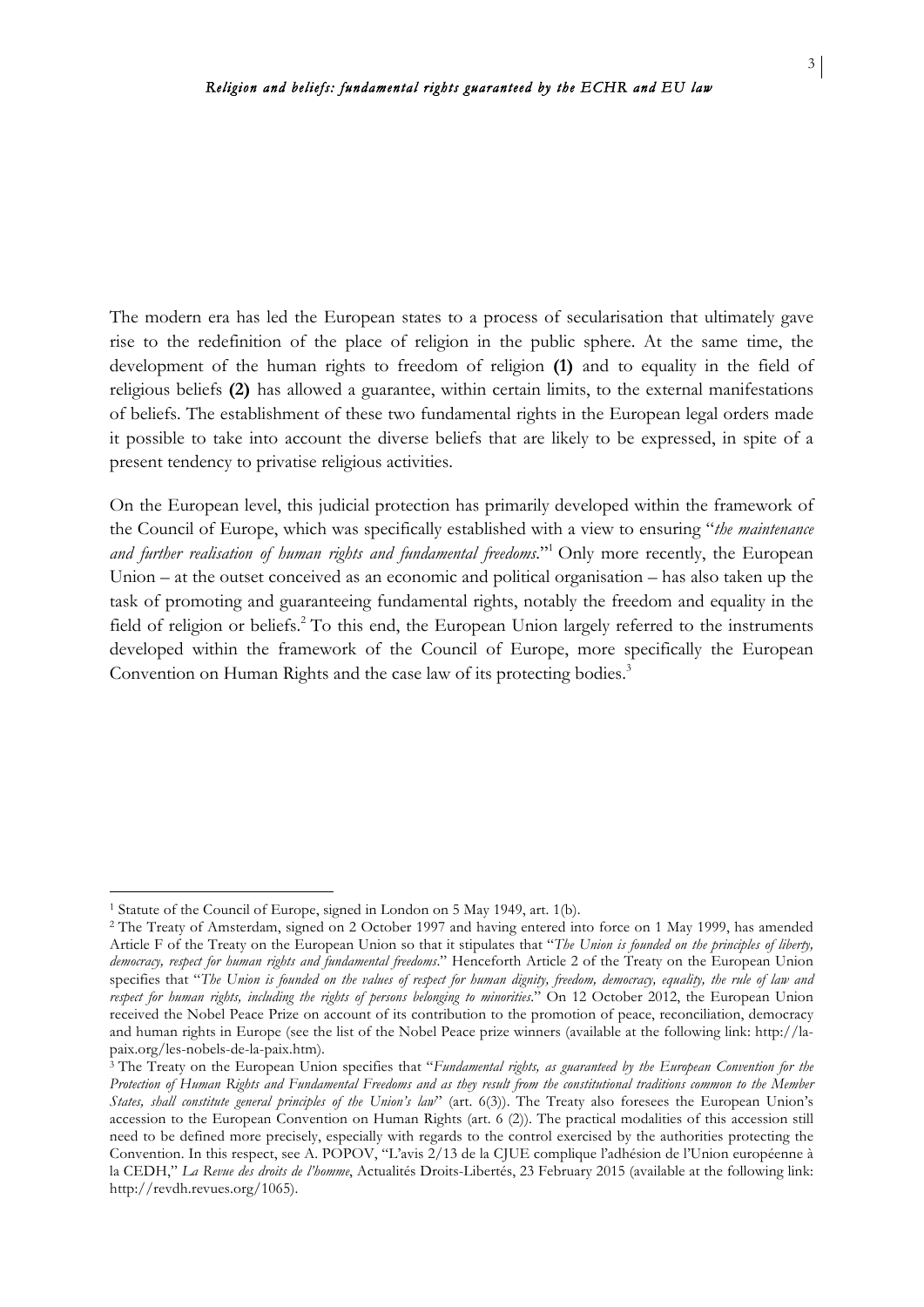#### 1. Freedom of religion<sup>4</sup>

 

Beyond the institutional framework of certain States, freedom of religion has been recognised at the international level in the aftermath of World War II.<sup>5</sup> Within the Council of Europe, this freedom has been recognised since 1953, following the entry into force of the European Convention for the Protection of Human Rights and Fundamental Freedoms (ECHR) signed in Rome on 4 November 1950. Article 9 of the Convention stipulates that "*everyone has the right to freedom of thought, conscience and religion; this right includes freedom to change his religion or belief and freedom, either alone or in community with others and in public or private, to manifest his religion or belief, in worship, teaching, practice and observance*."6

This provision is directly applicable in the State Parties that have developed a monist approach with respect to the integration of international law, such as France or Belgium. However, this is not the case as far as countries are concerned that adopted a dualist position in this matter, such as the United Kingdom.<sup>7</sup> In this way, even though the European Convention on Human Rights has been binding upon the United Kingdom since 1953, it can only be invoked before the British courts since the adoption of the Human Rights Act 1998, which entered into force in 2000. Nonetheless, irrespective of this incorporation into national law, individuals claiming to be a victim of a violation of the Convention can submit their case to the European Court of Human Rights in Strasbourg, once they have exhausted all internal legal remedies.<sup>8</sup> These applications can only be lodged against the State Parties of the Convention. Nevertheless, it is now accepted that the rights guaranteed therein do not only pertain to the vertical relationships with the public authorities, but also, indirectly, to the horizontal relations between private individuals. Indeed, the States have an obligation to ensure that the private relationships develop with due respect for the

<sup>4</sup> In terms of the present study, freedom of religion refers both to the freedom of conscience and thought in the field of religious and philosophical convictions and to the right to free exercise of worship and public expression of faith.

<sup>5</sup> See in particular the Charter of the United Nations, adopted in San Francisco on 26 June 1945 and which entered into force on 24 October 1945, art. 1(3); Universal Declaration of Human Rights (UDHR), proclaimed in Paris on 10 December 1948, United Nations General Assembly Resolution 217, art. 18; International Covenant on Civil and Political Rights (ICCPR), concluded in New York on 16 December 1966, United Nations General Assembly Resolution 2200 A (XXI), and which entered into force on 23 March 1976 following the ratification by 35 states, art. 18.

<sup>6</sup> Convention for the Protection of Human Rights and Fundamental Freedoms (ECHR), signed in Rome on 4 November 1950, art. 9. The Convention entered into force in the United Kingdom on 3 September 1953, in France on 3 May 1974 and in Belgium on 14 June 1955. Nevertheless, as regards the United Kingdom, the Convention could only be invoked before British courts after the adoption of the Human Rights Act 1998 that entered into force in 2000. See the first judgment pronounced by the European Court on the basis of Article 9 of the Convention: ECtHR, judgment *Kokkinakis v. Greece*, 25 May 1993, appl. no. 14307/88, par. 31 ("*freedom of thought, conscience and religion is one of the foundations of a "democratic society" within the meaning of the Convention. It is, in its religious dimension, one of the most vital elements that go to make up the identity of believers and their conception of life, but it is also a precious asset for atheists, agnostics, sceptics and the unconcerned. The pluralism indissociable from a democratic society, which has been dearly won over the centuries, depends on it*").

<sup>7</sup> SIR J. DINGEMANS, C. YEGINSU, T. CROSS and H. MASOOD, *The Protections for Religious Rights. Law and Practice*, Oxford, Oxford University Press, 2013, p. 19. For more extensive developments on the monist and dualist approaches, see J. CRAWFORD, *Brownlie's Principles of Public International Law*, Oxford, Oxford University Press, 8th ed., 2012, pp. 48-50.

<sup>8</sup> European Convention on Human Rights, Art. 34 and Art. 35.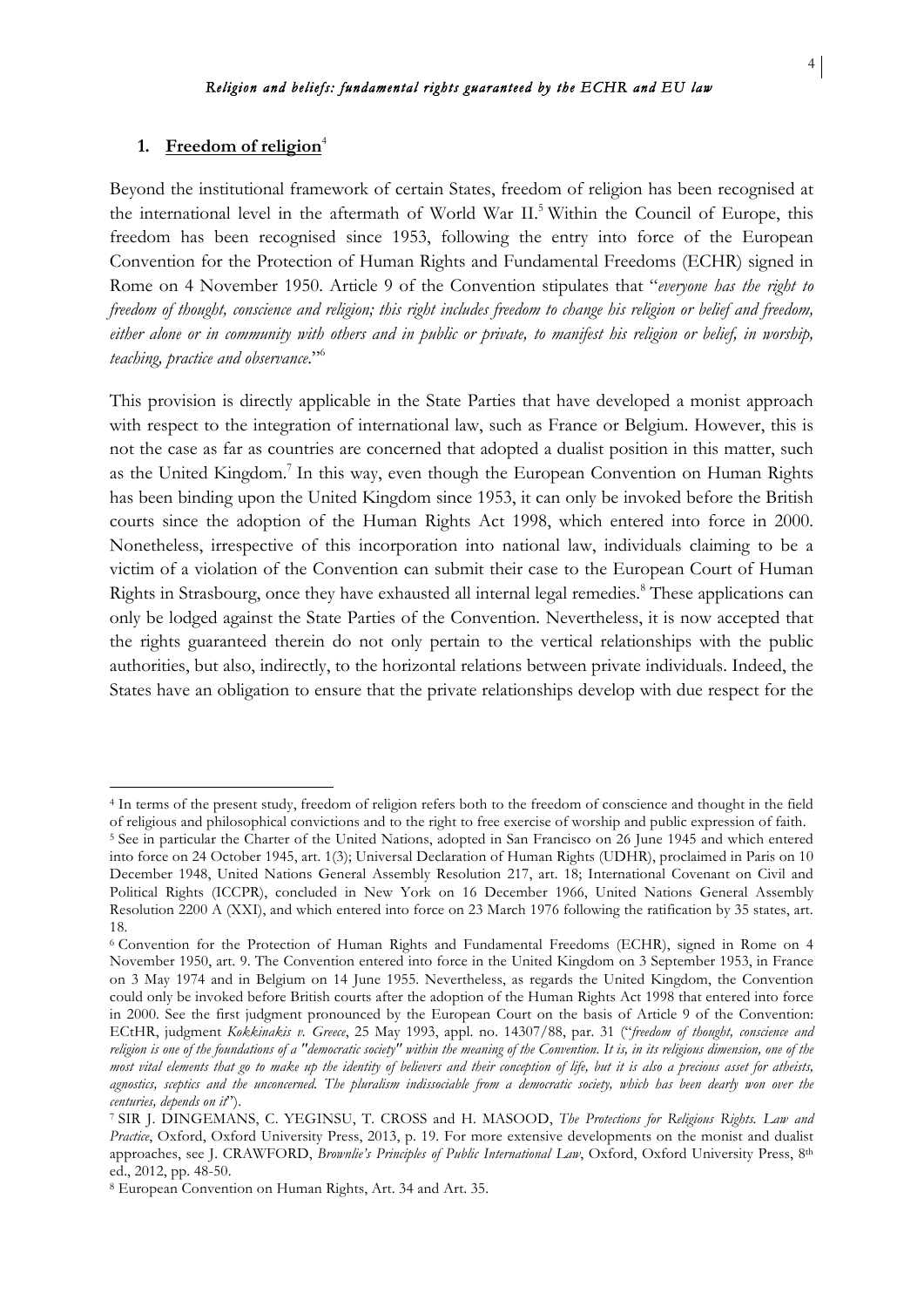Convention rights.<sup>9</sup>

 

More recently, the European Union equally adopted a Charter of Fundamental Rights recognising freedom of religion.<sup>10</sup> This treaty – which is directly applicable before the national authorities since 1 December 2009 – is aimed at the European institutions, or at the Member States when they implement EU law.11 Within this framework, freedom of religion has the same meaning and the same scope as those of the European Convention on Human Rights.<sup>12</sup> Therefore, in Europe, Article 9 of the European Convention on Human Rights and the case law of its protecting bodies, <sup>13</sup> have constituted an important resource for the development of freedom of religion.<sup>14</sup>

The European Convention on Human Rights distinguishes between, on the one hand, the absolute right to the autonomy of conscience in religious matters (internal dimension) and, on the other, the right to manifest one's convictions (external dimension). <sup>15</sup> The first dimension

<sup>9</sup> See notably D. SPIELMANN, "Obligations positives et effet horizontal des dispositions de la Convention," *in* F. SUDRE (eds.), *L'interprétation de la Convention européenne des droits de l'homme*, Bruxelles, Bruylant, 1998, pp. 133-174 ; P. VAN DIJK and G. J. H. VAN HOOF, *Theory and Practice of the European Convention*, The Hague, Kluwer Law International, 3rd ed., 1998, pp. 22-26 ; S. VAN DROOGHENBROECK, "L'horizontalisation des droits de l'Homme," *in* H. DUMONT, F. OST and S. VAN DROOGHENBROECK (eds.), *La responsabilité, face cachée des droits de l'homme*, Bruxelles, Bruylant, 2005, pp. 355-390.

<sup>&</sup>lt;sup>10</sup> Charter of Fundamental Rights of the European Union, proclaimed in Nice on 7 December 2000, entry into force on 1 December 2009, art. 10 ("*Everyone has the right to freedom of thought, conscience and religion. This right includes freedom to change religion or belief and freedom, either alone or in community with others and in public or in private, to manifest religion or belief, in worship, teaching, practice and observance*").

<sup>11</sup> Charter of Fundamental Rights of the European Union, Art. 51 – Note that certain States have obtained a special status the outlines of which still have to be determined. See the Protocol on the application of the Charter of Fundamental Rights of the European Union in relation to Poland and the United Kingdom, *O.J.E.U.*, no. C 306, 17 December 2007, pp. 156-157.

<sup>12</sup> Charter of Fundamental Rights of the European Union, Art. 52(3) ("*In so far as this Charter contains rights which correspond to rights guaranteed by the Convention for the Protection of Human Rights and Fundamental Freedoms, the meaning and scope of those rights shall be the same as those laid down by the said Convention. This provision shall not prevent Union law providing more extensive protection*"). CJEU (Grand Chamber), *Bundesrepublik Deutschland v Y and Z*, 5 September 2012, Cases C-71/11 and C-99/11, par. 56 ("*The right to religious freedom enshrined in Article 10(1) of the Charter corresponds to the right guaranteed by Article 9 of the ECHR*").

<sup>&</sup>lt;sup>13</sup> In the beginning, the judicial system established by the European Convention on Human Rights was made up of, on the one hand, the European Commission of Human Rights, and, on the other, the European Court of Human Rights. The Commission was active from 1954 to 1999. It heard applications introduced on the basis of the Convention. Once admissible, and if no settlement was reached, the application was transmitted to the Court. Consequently, the applications the Commission found to be inadmissible did not reach the Court. Since the Court sits permanently (1 November 1998), the Commission has been abolished and applications are directly addressed to the Court. See R. BERNHARDT, "Reform of the Control Machinery under the European Convention on Human Rights: Protocol No. 11," *The American Journal of International Law*, 1995, Vol. 89, no. 1, pp. 145-154. On the protection mechanism currently offered by the European Court of Human Rights, see J.-Fr. RENUCCI, *Introduction à la Convention européenne des Droits de l'Homme, Les droits garantis et le mécanisme de protection*, Strasbourg, Éditions du Conseil de l'Europe, 2005, pp. 101-132.

<sup>&</sup>lt;sup>14</sup> This is especially the case in the United Kingdom where the sole explicit foundation of freedom of religion is in Article 9 of the European Convention on Human Rights, such as incorporated following the adoption of the Human Rights Act 1998. Conversely, France and Belgium had already explicitly recognised this right in their constitutional system before the entry into force of the European Convention. Nevertheless, the case law of the European Court of Human Rights influenced the interpretation of these rights by the national courts.

<sup>15</sup> ECtHR, judgment *Kokkinakis v. Greece*, 25 May 1993, appl. no. 14307/88, par. 31. See also J. VELU et R. ERGEC, *La Convention européenne des Droits de l'Homme*, Bruxelles, Bruylant, 1990, p. 584 ; P. MEYER-BISCH et J.-B. MARIE (eds.), *La liberté de conscience dans le champ de la religion*, Institut interdisciplinaire d'éthique et des droits de l'homme, Documents de travail no. 4, Université de Fribourg, 2002, p. 5 ; J.-Fr. RENUCCI, *L'article 9 de la Convention européenne*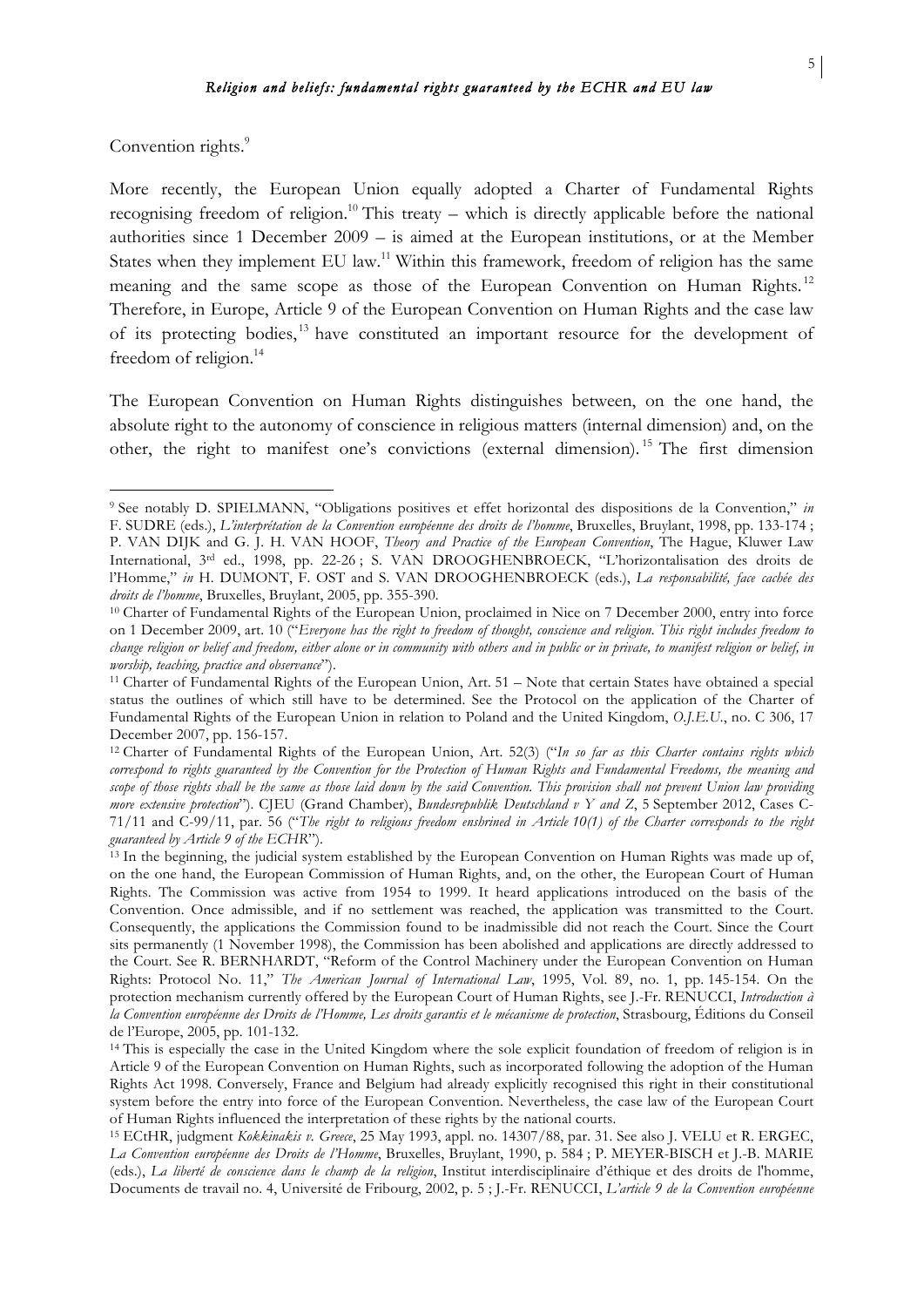concerns the personal convictions and does not tolerate any exception, whereas the second dimension relates to practices and can be restricted under certain conditions.<sup>16</sup> Consequently, not all actions motivated by conscience are protected by freedom of religion. Therefore, the question arises as to what behaviours are guaranteed and which, on the contrary, can be excluded from the scope of this freedom.

If freedom of religion primarily provides a protection for the individual, it also has a collective dimension which allows it to be mobilised by a variety of Churches or religious communities. As a continuation of Article 11 of the Convention, which guarantees the freedom of assembly and association, Article 9 recognises an organisational autonomy to religious communities. Besides, within the framework of the European Union, Article 4(2) of the Directive 2000/78/EC allows for an exception to the prohibition of discrimination on the grounds of religion or belief for the benefit of Churches and other public or private organisations of which the ethos is based on religion or belief ("ethos-based organisation"). The Court of Justice of the European Union has not yet clarified the meaning of this provision, but the European Court of Human Rights has referred to it on several occasions in order to interpret the organisational autonomy that it concedes to the different religious communities.

In the case of *Sindicatul Păstorul*, decided in 2013, the Grand Chamber of the European Court of Human Rights considered that the Romanian Orthodox Church could oppose the formation of a trade union by a group of orthodox priests and of laypersons that it employed.<sup>17</sup> Although admitting that members of the clergy did not escape the internal norms of labour law and that they accomplished their missions within the framework of an employment relationship within the scope of Article 11 of the Convention (freedom of association), the Grand Chamber considered that the balance established between the fundamental rights at stake (on the one hand, the freedom of religion of the Orthodox Church and, on the other hand, the freedom of association of its employees) did not contravene the Convention.

This case law was confirmed in 2014 in the judgment *Fernández Martínez*. Here, the Grand Chamber of the European Court of Human Rights found the dismissal of a priest, teaching a class in catholic religion within a Spanish public secondary school, to be in line with the Convention.18 In this case, the ecclesiastic authorities had stated a "risk of scandal" because of Mr Fernández Martínez's marital situation. He was married and father of five children and he had participated at a demonstration of the "Movement for Optional Celibacy" which had been spread by the local press. The ministry of Education had dismissed the teacher following a note

<sup>&</sup>lt;u> 1989 - Jan Samuel Barbara, martxa a shekara tsa 1989 - An tsa 1989 - An tsa 1989 - An tsa 1989 - An tsa 198</u> *des droits de l'homme. La liberté de pensée, de conscience et de religion*, Dossiers sur les droits de l'homme, no. 20, Strasbourg, Éditions du Conseil de l'Europe, 2004, p. 10.

<sup>16</sup> Article 9 of the European Convention stipulates that these limitations have to be foreseen by the law and to be "*necessary in a democratic society in the interests of public safety, for the protection of public order, health or morals, or for the protection of the rights and freedoms of others*." According to a similar wording, Article 18 of the United Nations Covenant specifies that these restrictions must be foreseen by the law and must be "*necessary to protect public safety, order, health, or morals or the fundamental rights and freedoms of others*." As for the Charter of Fundamental Rights of the European Union, the general limitation clause, provided for in Article 52, makes the validity of the limitations to the rights recognised in the Charter dependent on the existence of a law and to the fact that they are "*necessary and genuinely meet objectives of general interest recognised by the Union or the need to protect the rights and freedoms of others*."

<sup>17</sup> ECtHR, judgment *Sindicatul "Păstorul cel Bun" v. Romania*, Grand Chamber, 9 July 2013, appl. No. 2330/09.

<sup>18</sup> ECtHR, judgment *Fernández Martínez v. Spain*, Grand Chamber, 12 June 2014, appl. No. 56030/07.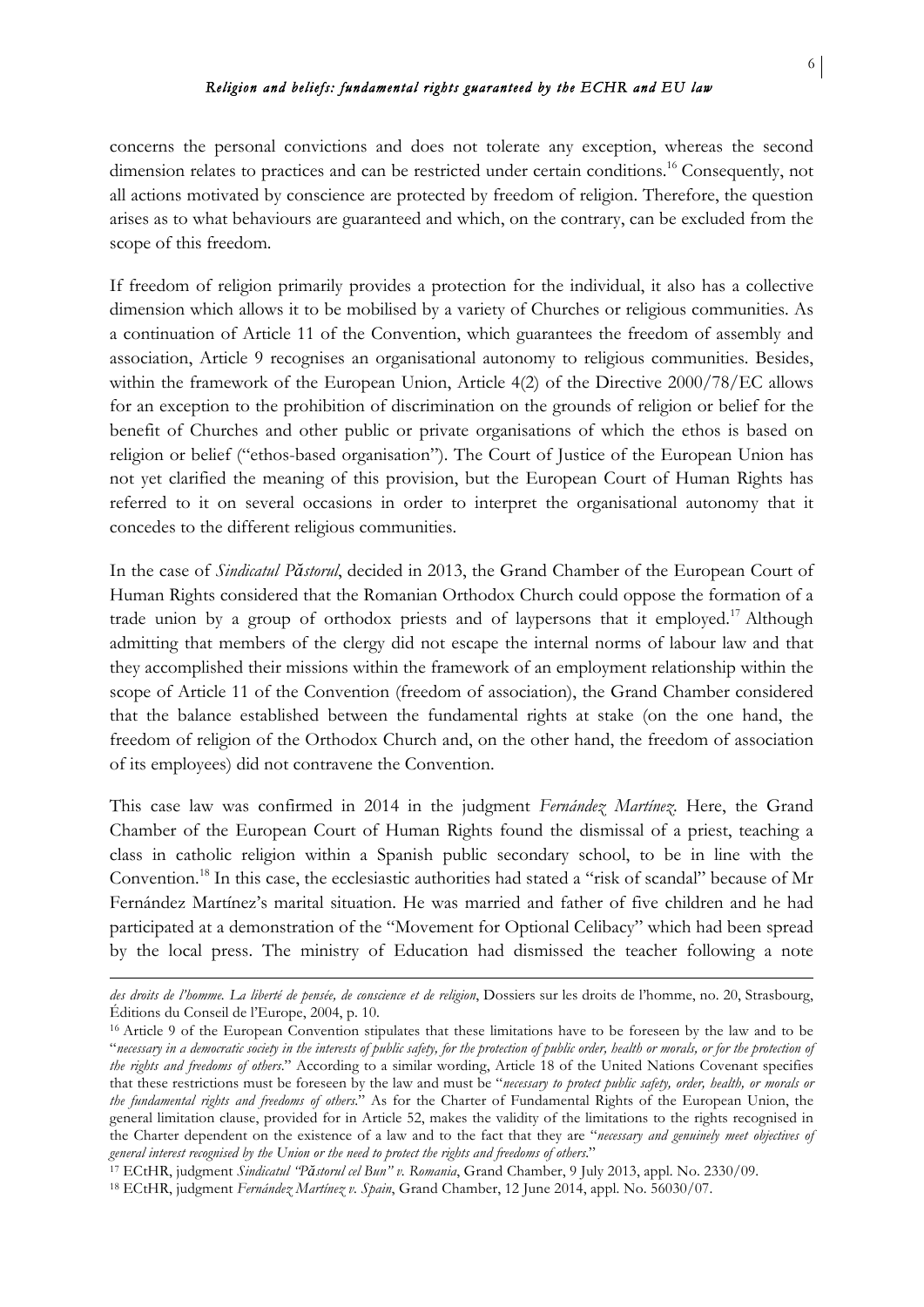transmitted by the Diocese of Cartagena. In this case, the European Court balanced the freedom of religion invoked by the Catholic Church, on the one hand, and the right to the respect of private and family life put forward by the discharged employee, on the other. In this respect, the Court held, by a very narrow majority, that the exclusion of the catholic priest was justified within the scope of the autonomy that Article 9 of the Convention grants the religious organisations.

In general, when an individual or a religious organisation invokes Article 9 of the Convention, the European Court of Human Rights first has to assess whether there is an infringement of the freedom of religion. This first step presupposes the establishment of the existence of a religion or a belief protected by the Convention, as well as the manifestation of the said religion or belief. If the Court considers that Article 9 of the Convention applies, it then needs to examine whether the established restriction is justified. That is, whether it is prescribed by law and pursues a legitimate objective in a proportionate manner.

At the first stage of the analysis, the European Court has developed a relatively broad definition of the notion of "religion or belief". This allowed the Court to include religious beliefs, nonreligious beliefs, or the absence of beliefs on an equal footing, and, beyond the traditional religions of the majority, to touch upon the currents that are recently established, in minority, marginal or even in complete isolation.<sup>19</sup> In this way, the protecting bodies of the Convention have recognised the religious or convictional status of several movements, such as Jehovah's Witnesses,<sup>20</sup> Druidism,<sup>21</sup> Krishna Consciousness,<sup>22</sup> the Moon sect,<sup>23</sup> the Osho movement,<sup>24</sup> the Divine Light Zentrum,<sup>25</sup> pacifism,<sup>26</sup> atheism<sup>27</sup> or veganism<sup>28</sup>.

Once the existence of a protected belief is established, a manifestation of this belief needs to be present for the Convention to be breached. Article 9 aims explicitly at "worship, teaching, practice and observance." Traditionally, the European case law considered this provision to protect only those acts directly expressing a religion or a belief, to the exclusion of those that were merely motivated or inspired by these. Thus, in the case of *Arrowsmith*, the European Commission of Human Rights decided that pacifism was a belief protected by Article 9 of the Convention in the form of freedom of thought and conscience; however, the distribution of

<sup>19</sup> Relating to this, see J. MURDOCH, *La protection du droit à la liberté de pensée, de conscience et de religion par la Convention européenne des droits de l'homme*, Série des précis sur les droits de l'homme du Conseil de l'Europe, Strasbourg, Conseil de l'Europe, 2012, pp. 19-20.

<sup>20</sup> ECtHR, judgment *Kokkinakis v. Greece*, 25 May 1993, appl. no. 14307/88, par. 32.

<sup>21</sup> European Commission of Human Rights, decision *A.R.M. Chappell v. the United Kingdom*, 14 July 1987, appl. no. 12587/86; European Commission of Human Rights, decision *Pendragon v. the United Kingdom*, 19 October 1998, appl. no. 31416/96.

<sup>22</sup> European Commission of Human Rights, decision *ISKCON and others v. the United Kingdom*, 8 March 1994, appl. No. 20490/92.

<sup>23</sup> European Commission of Human Rights, decision *X v. Austria*, 15 October 1981, appl. no. 8652/79.

<sup>24</sup> ECtHR, judgment *Leela Förderkreis E.V. and Others v. Germany*, 6 November 2008, appl. no. 58911/00.

<sup>25</sup> European Commission of Human Rights, decision *Omkarananda and the Divine Light Zentrum v. Switzerland*, 19 March 1981, appl. no. 8118/77.

<sup>26</sup> European Commission of Human Rights, decision *Arrowsmith v. the United Kingdom*, 12 October 1978, appl. no. 7050/75.

<sup>27</sup> ECtHR, judgment *Lautsi and others v. Italy*, 3 November 2009, no. 30814/06, par. 55; European Commission of Human Rights, decision *Angeleni v. Sweden*, 3 December 1986, no. 10491/83.

<sup>28</sup> European Commission of Human Rights, decision *C.W. v. the United Kingdom*, 10 February 1993, no. 18187/91.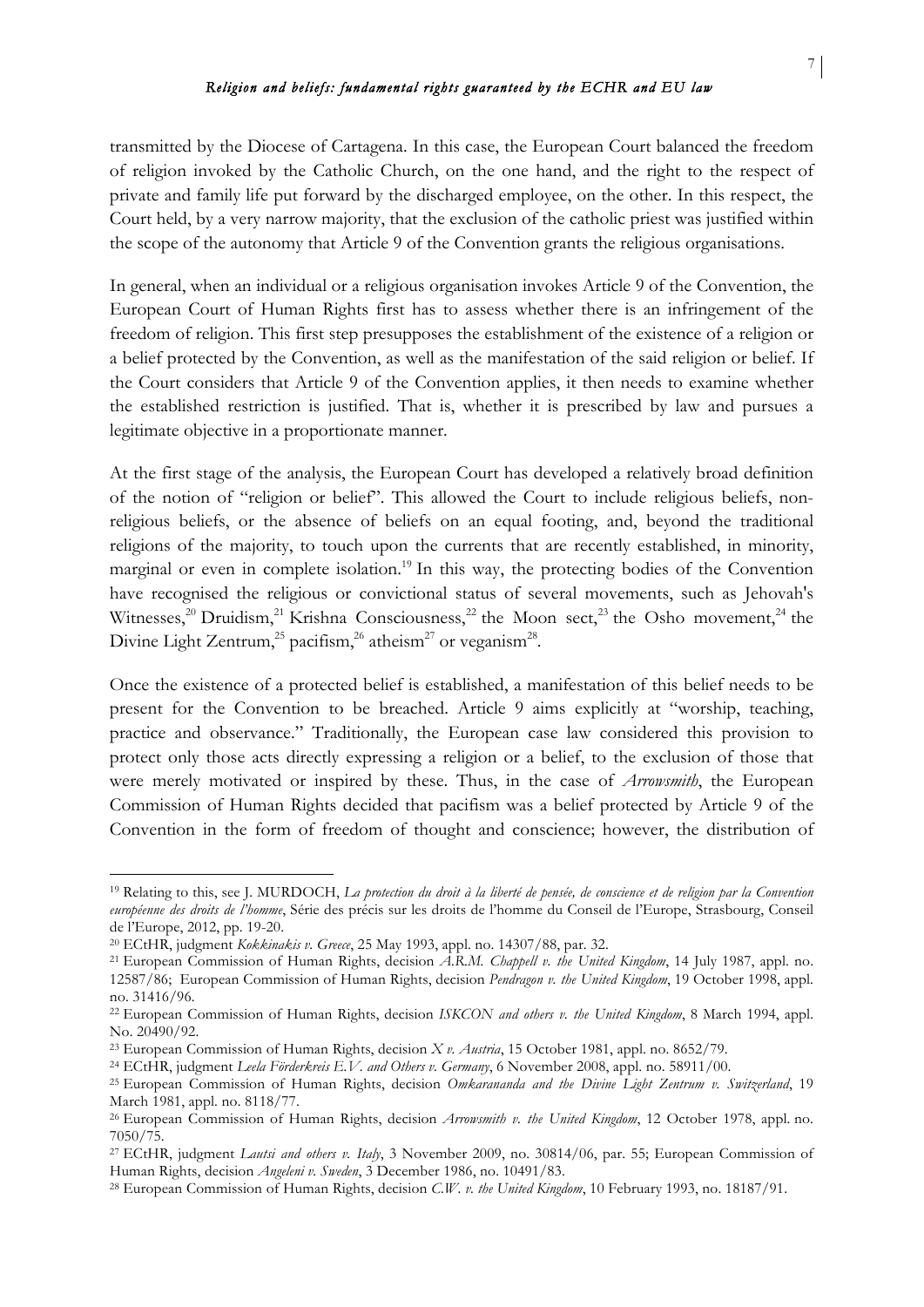leaflets to British soldiers in order to convince them not to go fighting in Northern Ireland was not considered a manifestation of this belief, even though there was a link.<sup>29</sup>

For a long time, the decisions of the Strasbourg bodies proved to be rather restrictive in their appraisal of this question. In several cases, they have attempted to assess the imperative or necessary character of the examined practice in the eyes of the invoked belief. On this basis, they have notably considered that there was no manifestation of belief when a person wished to observe a weekly day of rest or a religious festival.<sup>30</sup> Furthermore, the European bodies have judged that the existence of a religious manifestation could be influenced by the applicants' situation and, more specifically, the fact that they have deliberately entered into a contractual or statutory relationship.<sup>31</sup> They decided likewise with regards to the choice of a university the regulations of which banned religious clothing.<sup>32</sup>

The Convention's protecting bodies have thus had little inclination to accept the existence of a violation of Article 9. This so-called case law of "non-interference" has been criticised on the grounds that it would lead to a "contractualisation" of freedom of religion, without the acceptance of the right to change one's belief and without the position of weakness of the worker or the student being taken into account.<sup>33</sup> Besides, this case law questions the contours of the judge's discretionary power with respect to the essential or accessory character of a practice in the light of a system of beliefs, but also the limits of freedom of religion and of the law in general so as to take charge of the diversity and subjectivity of religious or philosophical behaviours. Finally, the European approach has not always been coherent over the years. It has led to a certain confusion between the determination of the acts expressing a belief and the question of the acceptable limits to these.

Nevertheless, the European Court of Human Rights has progressively broken away from that classic case law. For instance, in the cases of *Dahlab*34, *Leyla Sahin*<sup>35</sup> and *Dogru*36, which concerned the wearing of a headscarf respectively by a primary school teacher, a university student, and a secondary school pupil, the Court did not examine the question as to whether wearing the *hijab*  was an imperative of the Muslim faith. Likewise, in the judgments *Bayatyan*<sup>37</sup> and *Ercep*<sup>38</sup>, it held

<sup>29</sup> European Commission of Human Rights, decision *Arrowsmith v. the United Kingdom*, 12 October 1978, appl. no. 7050/75.

<sup>30</sup> European Commission of Human Rights, decision *Konttinen v. Finland*, 3 December 1996, appl. no. 24949/94; European Commission of Human Rights, decision *Stedman v. the United Kingdom*, 9 April 1997, appl. no. 29107/95; ECtHR, judgment *Kosteski v. the former Yugoslav Republic of Macedonia*, 13 April 2006, appl. 55170/00, par. 38; ECtHR, judgment *Francesco Sessa v. Italy*, 3 April 2012, appl. no. 28790/08.

<sup>31</sup> European Commission of Human Rights, decision *X. v. the United Kingdom*, 12 March 1981, appl. no. 8160/78, par. 9-12.

<sup>32</sup> European Commission of Human Rights, decision *Karaduman v. Turkey*, 3 May 1993, appl. no. 16278/90.

<sup>33</sup> See notably, P. EDGE, "Current Problems in Article 9 of the European Convention on Human Rights," 1996, *Juridical Review*, pp. 42-47; S. KNIGHTS, *Freedom of Religion, Minorities and the Law*, Oxford, Oxford University Press, 2007, esp. p. 45; SIR J. DINGEMANS, C. YEGINSU, T. CROSS et H. MASOOD, *The Protections for Religious Rights. Law and Practice*, *op. cit.*, pp. 90-91.

<sup>34</sup> ECtHR, decision *Dahlab v. Switzerland*, 15 February 2001, appl. no. 42393/98.

<sup>35</sup> ECtHR, judgment *Leyla Sahin v. Turkey*, Grand Chamber, 10 November 2005, appl. no. 44774/98, par. 78.

<sup>36</sup> ECtHR, judgment *Dogru v. France*, 4 December 2008, appl. no. 27058/05, par. 47-48.

<sup>37</sup> ECtHR, judgment *Bayatyan v. Turkey*, Grand Chamber, 7 July 2011, appl. no. 23459/03, par. 110-111. In this judgment pronounced by the Grand Chamber, the Court decided to abandon the European Commission's classic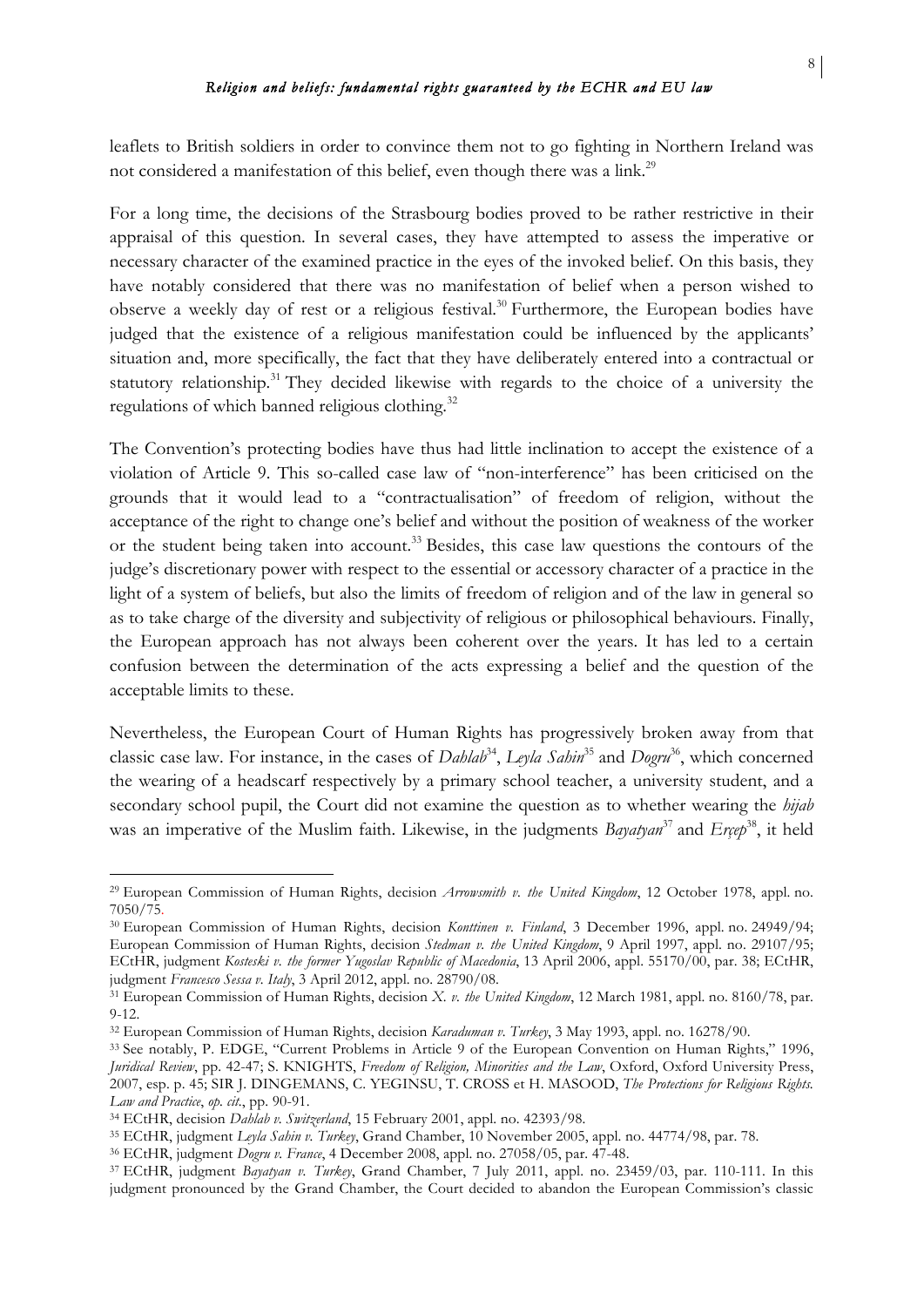that the refusal of the Jehovah's Witnesses to complete a military service was a manifestation of beliefs protected by the Convention. Since then, the Court has gradually favoured a subjective approach resting on the applicant's sincerity to find an interference with Article 9 of the Convention.

The European Court abandoned its traditional approach in respect of the violation of freedom of religion even more clearly in its judgment *Eweida and others*, rendered on 15 January 2013. On the one hand, this judgment has decided the cases of a British Airways employee (Eweida) and of a nurse in a public hospital (Chaplin) wishing to wear a crucifix around their neck, and, on the other hand, the situation of a civil official (Ladele) and of a marriage counsellor (MacFarlane) refusing to providing their services to homosexual couples on account of their Christian beliefs. In the four cases, the Court considered that there was an interference with Article 9 of the Convention. In this respect, it clarified that the qualification of the "manifestation", within the meaning of this provision, implied the existence of a sufficiently close link between the act and the underlying belief. However, the applicant was in no way required to establish that he had acted in compliance with a commandment of the religion in question.<sup>39</sup> Moreover, the Court considered that the engagement in a professional relationship did not necessarily imply a relinquishment of the freedom of religion and that the possibility to change the employment was an element to be balanced with the other circumstances at stake.<sup>40</sup> Accordingly, the European Court favoured a pragmatic assessment of the proportionality of the invoked interferences, rather than an analysis of the religious nature of the prevented practice.

At the second stage of the analysis, when the Court has found that Article 9 applies, it needs to assess whether the restriction is imposed by a law and is necessary in a democratic society with a view to realising a legitimate objective; in other words, whether the contentious measure answers to a pressing social need in a proportionate manner.<sup>41</sup> The European Convention features an exhaustive list of goals that justify these type of limitations (protection of public safety, of public order, health or morals, or of the rights and freedoms of others), but its protecting bodies interpret these motives rather broadly.<sup>42</sup> The same applies with respect to the requirement of a

<sup>&</sup>lt;u> 1989 - Jan Samuel Barbara, martxa a shekara tsa 1989 - An tsa 1989 - An tsa 1989 - An tsa 1989 - An tsa 198</u> approach according to which the refusal to complete a military service for reasons of conscience was not protected by Article 9 of the Convention (see the aforementioned judgment *Bayatyan*, par. 98-111).

<sup>38</sup> ECtHR, judgment *Erçep v. Turkey*, 22 November 2011, appl. no. 43965/04, par. 47-48. In this sense, still with regards to the Jehovah's Witnesses, ECtHR, decision *Feti Demirtaş v. Turkey*, 17 January 2012, appl. no. 5260/07, par. 96-97; ECtHR, decision *Buldu and others v. Turkey*, 3 June 2014, appl. no 14017/08, par. 82-83. See also ECtHR, decision *Savda v. Turquie*, 12 June 2012, appl. no. 42730/05, par. 96-101 (pacifist and antimilitarist philosophy); ECtHR, decision *Tarhan v. Turquie*, 17 July 2012, appl. no. 9078/06, par. 58-63 (pacifist and antimilitarist philosophy). <sup>39</sup> ECtHR, judgment *Eweida and others v. the United Kingdom*, 15 January 2013, appl. no. 48420/10, 59842/10, 51671/10 and 36516/10, par. 82. For a commentary, see in particular M. PEARSON, "Article 9 at a Crossroads: Interference Before and After Eweida," *Human Rights Law Review*, 2013, Vol. 13, no. 3, pp. 580-602. <sup>40</sup> The aforementioned judgment *Eweida*, par. 83.

<sup>41</sup> See ECtHR, judgment *Handyside v. the United Kingdom*, 7 December 1976, appl. no. 5493/72, par. 48-49; European Commission of Human Rights, decision *X and Church of Scientology v. Sweden*, 5 May 1979, appl. no. 7805/77 – See also, S. VAN DROOGHENBROECK, *La proportionnalité dans le droit de la convention européenne des droits de l'homme. Prendre l'idée simple au sérieux*, Bruxelles, Bruylant, 2001; P. MUZNY, *La technique de proportionnalité et le juge de la Convention européenne des droits de l'homme. Essai sur un instrument nécessaire dans une société démocratique*, Aix-Marseille, PUAM, 2005.

<sup>42</sup> On this point, see notably P. M. TAYLOR, *Freedom of religion. UN and European Human Rights Law and Practice*, Cambridge, Cambridge University Press, 2005, pp. 301-302; SIR J. DINGEMANS, C. YEGINSU, T. CROSS and H. MASOOD, *The Protections for Religious Rights. Law and Practice*, *op. cit.*, pp. 104-106.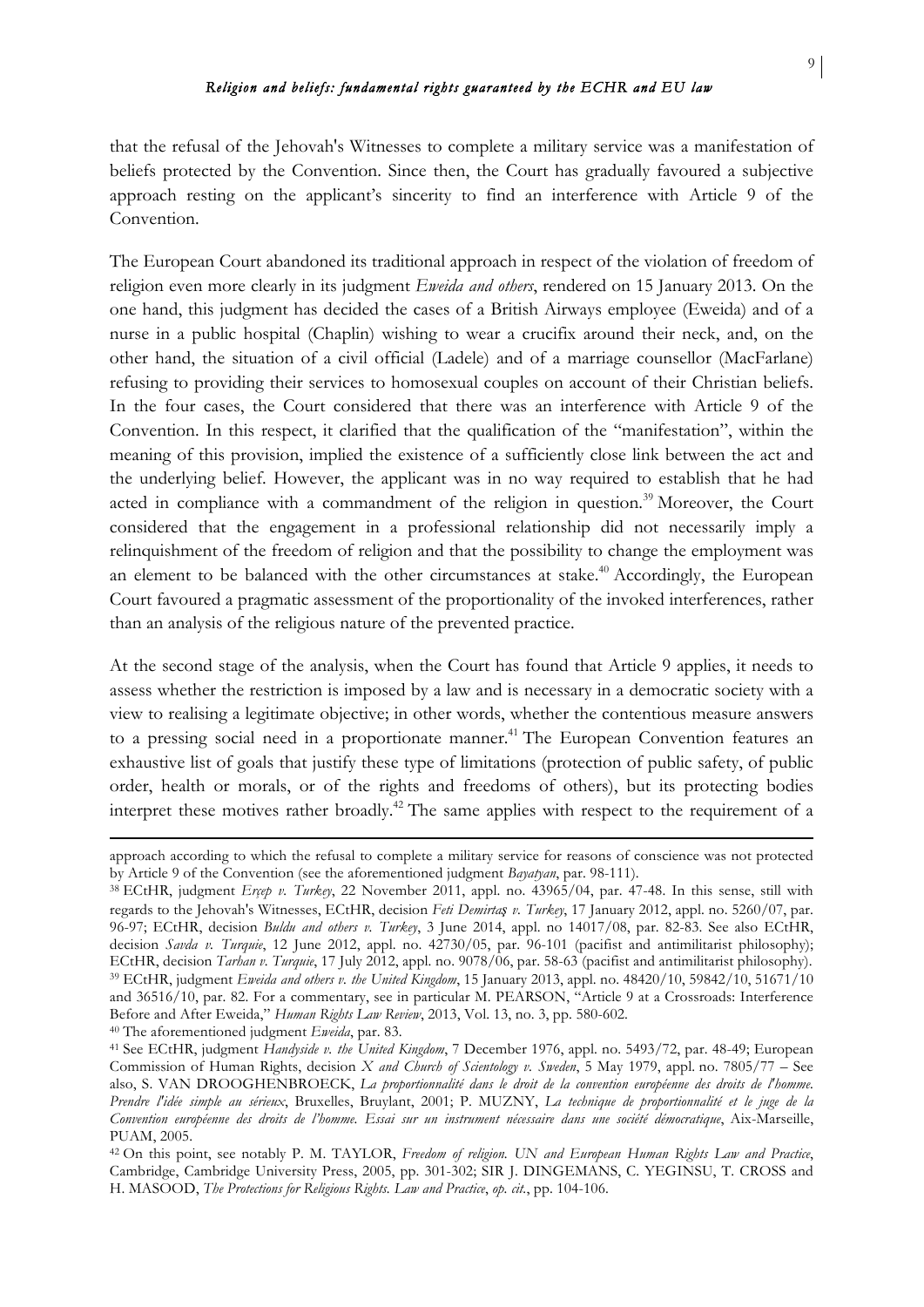"law", which is generally satisfied when there is a rule of behaviour sufficiently accessible and precise, even if it is non-written.<sup>43</sup> As regards the appraisal of the proportionality of the means applied in order to achieve the pursued objectives, the European Court of Human Rights traditionally grants a wide margin of appreciation to the national decision-makers when religion or beliefs are at stake.<sup>44</sup> This margin often translates into a rather abstract control, consisting in allowing formally pronounced state objectives without confronting them with the conditions in the field. This approach was sometimes opposed to the one applied by the UN Human Rights Committee in cases that were nevertheless utterly similar.<sup>45</sup> Thus, with respect to the French prohibition of the Sikh turban on official identification documents or in public secondary schools, the UN Human Rights Committee found a violation of the freedom of religion,<sup>46</sup> whereas the European Court of Human Rights considered these limitations justified.<sup>47</sup>

In more recent judgments, the Court has proceeded to more contextualised examination of the proportionality of the breaches of Article 9 of the Convention. In the case of *Jakóbski*, the refusal of the Polish prison authorities to provide for vegetarian menus to a Buddhist inmate was found to be contrary to the freedom of religion.<sup>48</sup> The applicant's situation of detention certainly was an important element in the Court's assessment, but its approach has proved to be more pragmatic than its prior decisions based on Article 9.49 In this way, it has underlined the relatively low burden that represented a meat-free diet and the fact that no alternative had been suggested to it.

This reasoning was reiterated in the case of *Eweida and others*, decided on 15 January 2013, which this time was regarding the field of employment. The European Court of Human Rights insisted on the importance to substantially balance the rights and interests at stake in this type of litigation.<sup>50</sup> As regards to the balance between an employee's wish to wear a visible cross around the neck and the desire of an airline to convey a brand image, the Court judged that too greater

<sup>43</sup> See in particular ECtHR, judgment *Sunday Times v. the United Kingdom*, 26 April 1976, appl. No. 6538/74, esp. par. 49.

<sup>44</sup> See notably ECtHR, judgment *Leyla Sahin v. Turkey*, Grand Chamber, 10 November 2005, appl. no. 44774/98, par. 109 – See also E. BREMS, *Human Rights: Universality and Diversity*, Leiden, Martinus Nijhoff Publishers, 2001, esp. p. 360; T. LEWIS, "What not to wear: religious rights, the European Court, and the margin of appreciation," *International and Comparative Law Quarterly*, 2007, Vol. 56, no. 2, pp. 395-414.

<sup>&</sup>lt;sup>45</sup> For a comparison of the UN and the European guarantees of the freedom of religion, see P. M. TAYLOR, *Freedom of religion. UN and European Human Rights Law and Practice*, Cambridge, Cambridge University Press, 2005.

<sup>46</sup> Human Rights Committee, observations *Shingara Mann Singh v. France*, 19 July 2013, communication no. 1928/2010, CCPR/C/108/D/1928/2010 (passport); Human Rights Committee, observations *Ranjit Singh v. France*, 27 September 2011, communication no. 1876/2009, CCPR/C/102/1876/2009 (permanent resident card); Human Rights Committee, observations *Bikramjit Singh v. France*, 1 November 2012, communication no. 1852/2008, CCPR/C/106/D/1852/2008 (public school).

<sup>47</sup> ECtHR, judgment *Shingara Mann Singh v. France*, 13 November 2008, appl. no. 43563/08 (driving licence); ECtHR, judgment *Jasvir Singh v. France*, 30 June 2009, appl. no. 25463/08 (public school); ECtHR, decision *Ranjit Singh v. France*, 30 June 2009, appl. no 27561/08 (public school). On this dissonance between the case law of the European and UN jurisdictions, see E. BREMS, E. BRIBOSIA, I. RORIVE, S. VAN DROOGHENBROECK, "Le port de signes religieux dans l'espace public : vérité à Strasbourg, erreur à Genève?," *J.T.*, 2012, pp. 602-603; E. BRIBOSIA, G. CACERES and I. RORIVE, "Les signes religieux au cœur d'un bras de fer : la saga Singh," *Rev. trim. dr. h.*, n° 98/2014, pp. 495-513.

<sup>48</sup> ECtHR, judgment *Jakóbski v. Poland*, 7 December 2010, no. 18429/06, par. 42-55.

<sup>49</sup> See E. BRIBOSIA and I. RORIVE, "Chronique – Droit de l'égalité et de la non-discrimination," *J.E.D.H.*, 2013, Vol. 2, p. 151; SIR J. DINGEMANS, C. YEGINSU, T. CROSS and H. MASOOD, *The Protections for Religious Rights. Law and Practice*, *op. cit.*, p. 108.

<sup>50</sup> The aforementioned judgment *Eweida and others*, par. 83.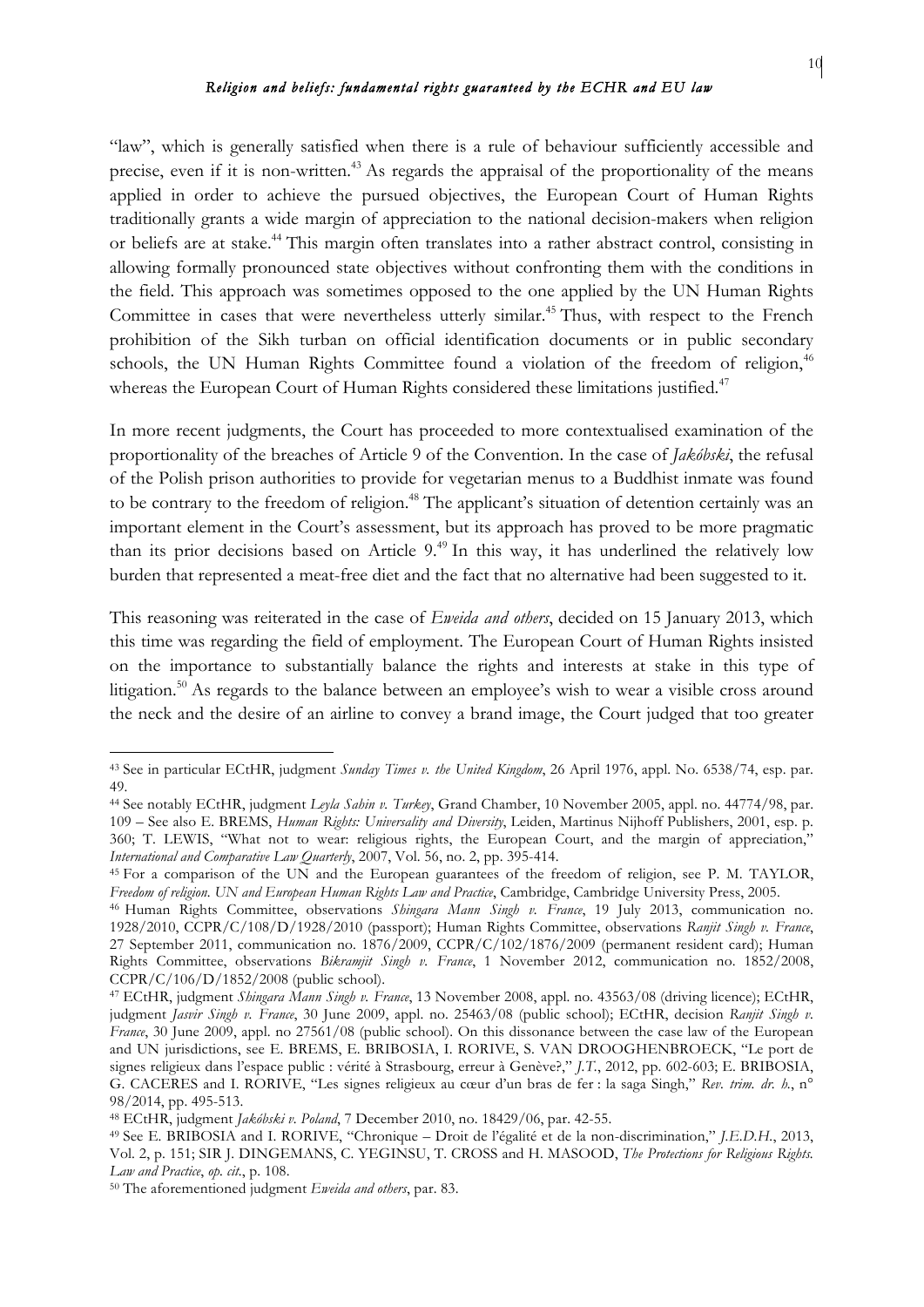weight had been attached to the second to the detriment of the first. In particular, the Court took into consideration the fact that wearing other religious symbols, such as the Islamic headscarf or the Sikh turban, was authorised within the company. Conversely, concerning the nurse of a geriatric service, the Court held that the requirements with respect to health and security had carried more weight in the balance than the desire to wear a visible crucifix around the neck. The circumstance that the hospital had proposed alternatives, like wearing a cross in the form of a brooch attached to the uniform or tucked under a high-necked blouse, played a role in the weighing of the respective claims. Thus, the Court seems to favour looking for measures that are less detrimental to freedom of religion albeit allowing to attain the pursued objective.<sup>51</sup>

In relation to the refusal of a registrar to officiate at the union between persons of the same sex and that of a marriage counsellor to guide homosexual couples with regards to sexual questions, the Court decided that the dismissals of those persons were justified by the pursuit of an antidiscriminatory policy that aimed to protect the rights of others. In this regard, it considered that the British authorities had not exceeded their margin of appreciation in their balancing of conflicting rights. Following this decision, religious beliefs cannot serve as a pretext to adopt a discriminatory behaviour based on sexual orientation. In this case, the Court confirmed that the States have a positive obligation to protect freedom of religion in the relations between private individuals, notably through the intervention of their judiciaries, which is, however, not without  $limits<sup>52</sup>$ 

<sup>51</sup> The European Court of Human Rights has not always favoured this approach. For example, in the case of *James and others v. the United Kingdom*, it declared that "*the availability of alternative solutions does not in itself render the leasehold reform legislation unjustified; it constitutes one factor, along with others, relevant for determining whether the means chosen could be regarded as reasonable and suited to achieving the legitimate aim being pursued, having regard to the need to strike a "fair balance". Provided the legislature remained within these bounds, it is not for the Court to say whether the legislation represented the best solution for dealing with the problem or whether the legislative discretion should have been exercised in another way*" (ECtHR, judgment *James and others v. the United Kingdom*, 21 February 1986, appl. no. 8793/79).

<sup>52</sup> The aforementioned judgment of *Eweida and others*, par. 84.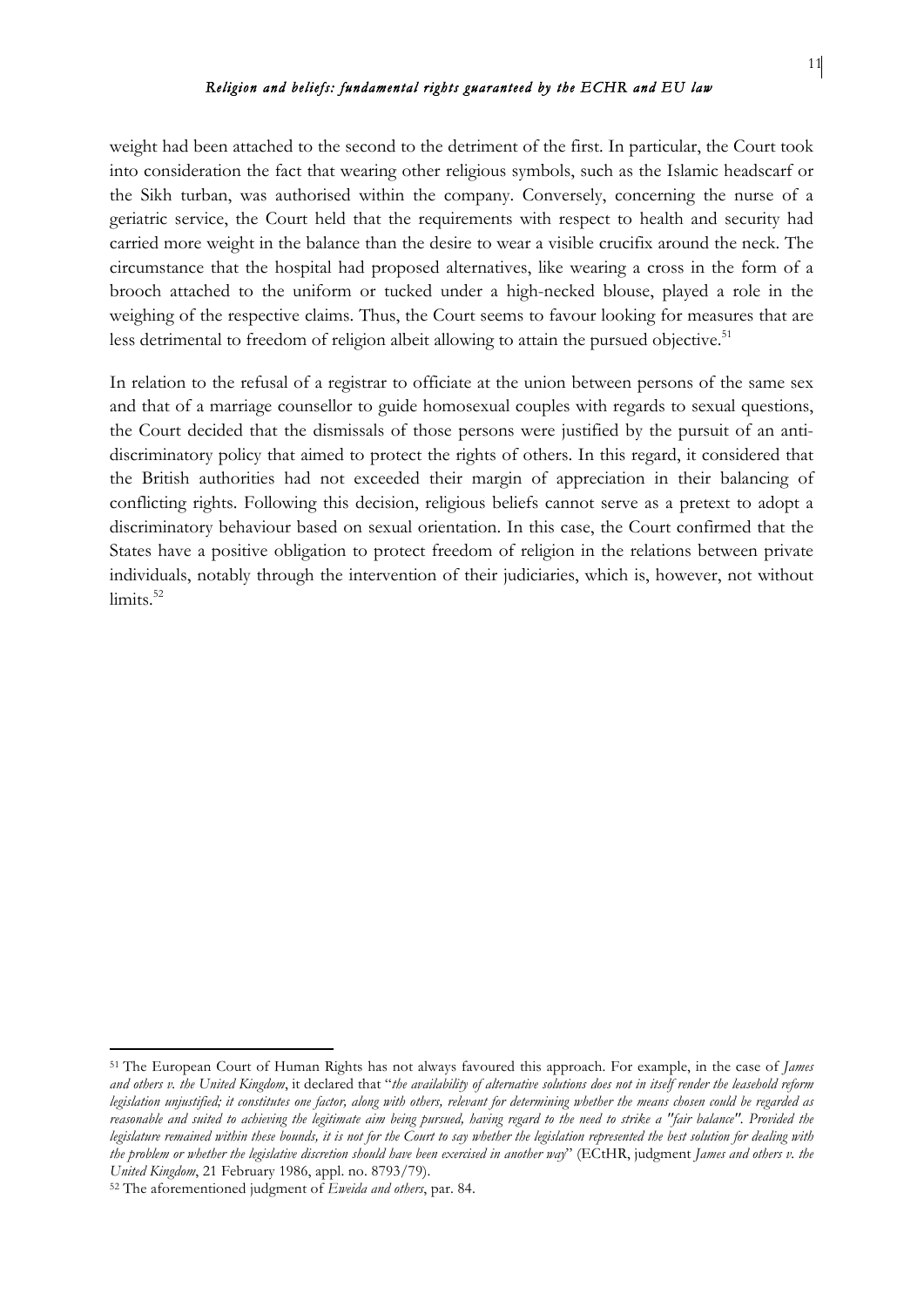#### **2. Equality and non-discrimination based on religion or belief**

Apart from freedom of religion, the European instruments of human rights protection also consolidate the right to equality and non-discrimination in the field of religion or beliefs. Article 14 of the European Convention on Human Rights requires the respect for this principle in the enjoyment of the rights guaranteed by the Convention.<sup>53</sup> Hence, in order to denounce an unjustly differential treatment based on beliefs, Article 14 of the Convention needs to be invoked in combination with another provision, such as Article 9 that establishes freedom of religion.<sup>54</sup> This is notable in the case when a religious organisation considers itself victim of a discrimination relating to its recognition or to the attribution of certain advantages.

In the case of *Church of Jesus Christ of Latter-Day Saints*, decided on 4 March 2014, the European Court of Human Rights found that a Mormon Church was not the subject of discrimination because the British authorities refused to grant a total exemption from the council tax for one of its temples that was not open to the public.<sup>55</sup> In the case at hand, the temple benefited from a tax exemption to the amount of 80 % because of it was used for charitable purposes. It did not enjoy a total tax exemption, which was reserved for places of "public religious worship." Indeed, the temple in question was only open to the most fervent members of this Church, those holding a "recommend". The Court judged that the Mormon Church did not suffer a differential treatment in relation to the other religious organisations in the same situation, since these fiscal rules applied to all the types of worship, including the Church of England (concerning its private chapels). The Court also held that the condition of public access to benefit from the total exemption was justified by reasonable and objective grounds. Consequently, the European Court considered with unanimity that there was no violation of Article 14 of the Convention.

By contrast, in the case of *Vakfi*, decided on 2 December 2014, the European Court of Human Rights regarded the exemption scheme concerning the payment of electricity bills – that is available to worship sites under Turkish law – to be discriminatory with respect to the Alevist community, a heterodox minority branch of Islam.<sup>56</sup> In this case, the Turkish courts had refused to grant an exemption foreseen by the law as they considered that the Alevist confession was not a religion and that the *cemevis* – in which the Alevists gathered for praying – were not places of worship. After having observed that the *cemevis* met the same conditions as the places of worship to which Turkish law granted an exemption, the European Court of Human Rights judged that the refusal to allow them this qualification constituted a difference of treatment that was not

<sup>53</sup> Protocol no. 12 to the European Convention on Human Rights aims at extending the non-discrimination clause contained in Article 14 of the Convention to every right prescribed in a law, but it has not been ratified, in particular by the United Kingdom, France and Belgium.

<sup>&</sup>lt;sup>54</sup> The Charter of Fundamental Rights of the European Union likewise establishes this principle (Art. 20-21), but it only pertains to the European institutions and the Member States when they implement the law of the Union (art. 51), to the exclusion of Poland and the United Kingdom (Protocol on the application of the Charter of Fundamental Rights of the European Union in relation to Poland and the United Kingdom, *O.J.E.U.*, no. C 306, 17 December 2007, pp. 156-157).

<sup>55</sup> ECtHR, judgment *Church of Jesus Christ of Latter-Day Saints v. the United Kingdom*, 4 March 2014, appl. no. 7552/09.

<sup>56</sup> ECtHR, judgment *Cumhuriyetçiegtim Ve Kültür Merkezi Vakfi v. Turkey*, 2 December 2014, appl. no. 32093/10.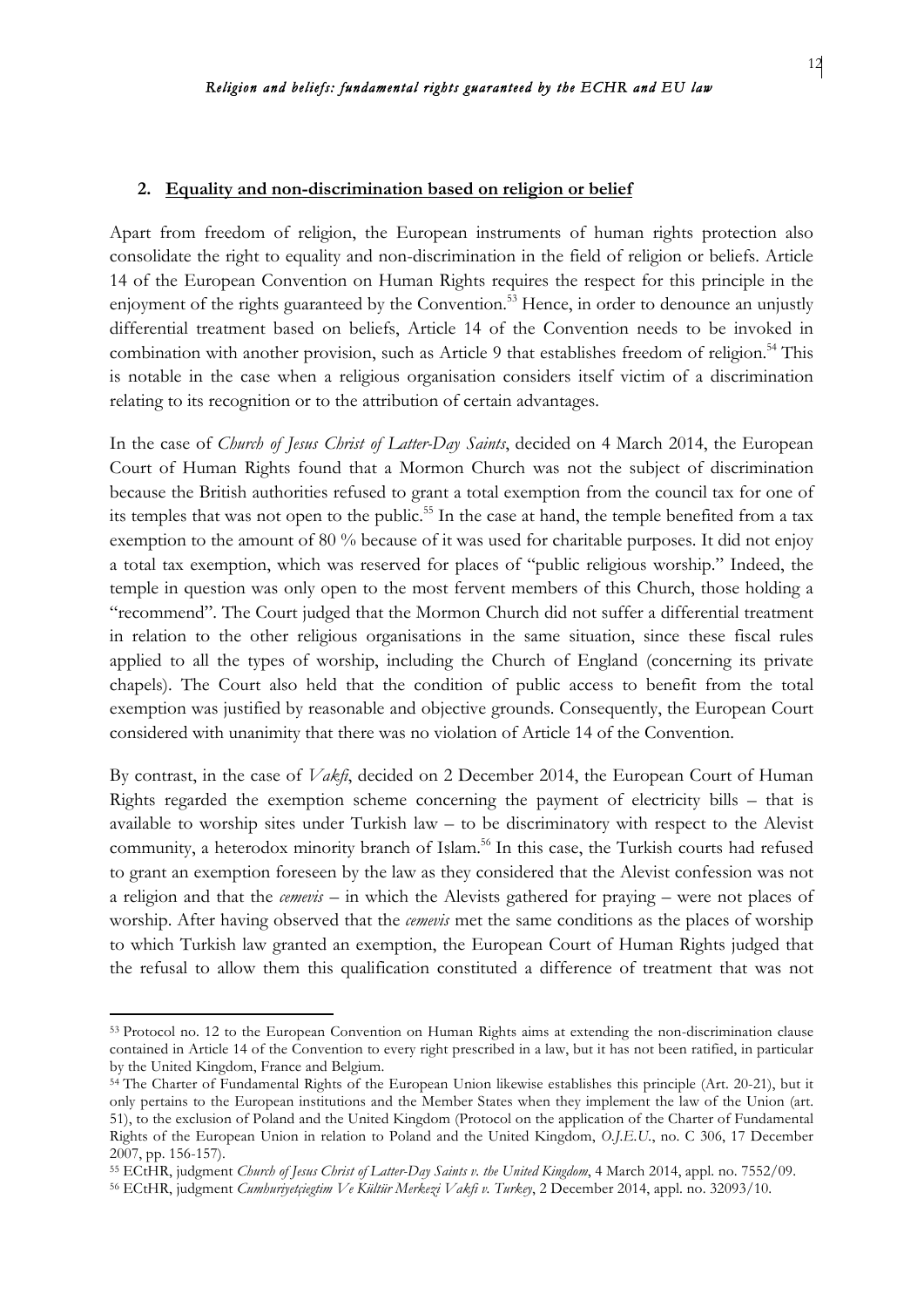objectively and reasonably justified. Therefore, it held unanimously that there was a violation of Article 14 (non-discrimination) in combination with Article 9 (freedom of religion).

In another case, decided two months earlier, the Court also gave its view on the question of the recognition of religious associations. In the case of *Church of Scientology of St Petersburg*, decided on 2 October 2014, it found that the condition that a religious organisation had to have existed for at least 15 years on Russian territory in order to obtain the status of a legal entity presented a violation of Article 9 (freedom of religion), interpreted in the light of Article 11 (freedom of association).57 The Court stated that this long waiting period only affected the religious groups that were recently set up and were not a part of a hierarchical ecclesiastic structure. It judged that such a differential treatment was not justified. Even if these different judgments were passed with respect to specific States, all the Council of Europe Member States, including those that are also members of the European Union, have to comply with this case law when applying the European Convention on Human Rights.

The European Convention prohibits religious discriminations in relatively general terms. Nonetheless, the European Court has advanced this legal term by prohibiting not only the attitudes openly directed against religion or any other reason for discrimination, but also those that, although resulting from seemingly neutral measures, are liable to harm certain individuals or groups on account of their religion or any other prohibited criterion.<sup>58</sup> Going beyond the classic discriminatory intention, the Strasbourg Court has strived to avoid that natural persons and legal entities unjustly become victims of the discriminatory effects of rules or practices that are not specifically aimed at their religion. According to this transformation of the right to equality, initiated by the American courts<sup>59</sup> and then followed by the Canadian courts, $60$  it is not any more a matter of guaranteeing strict theoretical or procedural equality between individuals and ensuring a uniform application of the law with regard to everybody. Rather, it is about the establishment, in a more concrete and equitable manner, of a substantial or substantive equality tolerating certain differential treatments with a view to combatting the societal inequalities. <sup>61</sup> The

<sup>57</sup> ECtHR, judgment *Church of Scientology of St Petersburg v. Russia*, 2 October 2014, appl. no. 47191/06, esp. par. 47- 48. See also, ECtHR, judgment *Church of Scientology Moscow v. Russia*, 5 April 2007, appl. no. 18147/02, par. 64; ECtHR, judgment *Kimlya and others v. Russia*, 1 October 2009, appl. no. 76836/01 and no. 32782/03, par. 79.

<sup>58</sup> See ECtHR, judgment *Thlimmenos v. Greece*, 6 April 2000, no. 34369/97, par. 44-48; ECtHR, decision *Hoogendijk v. the Netherlands*, 6 January 2005, no. 58641/00; ECtHR, judgment *D.H. and others v. the Czech Republic*, 13 November 2007, no. 57325/00, par. 184 (see É. DUBOUT, "L'interdiction des discriminations indirectes par la Cour européenne des droits de l'homme : rénovation ou révolution ?," *Rev. trim. dr. h.*, no. 75/2008, pp. 821-856) – It has to be noted that, in Europe, the concept of indirect discrimination has first been developed by the Court of Justice of the European Union, see esp. CJEU, *Jenkins v. Kingsgate*, 31 March 1981, case 96/80; CJEU, *Bilka-Kaufhaus GmbH v. Weber von Hartz*, 13 May 1986, case 170/84; CJUE, *Danfoss*, 17 October 1989, case 109/88; CJEU, *Nicole Seymour Smith*, 9 February 1999, case C-167/97.

<sup>59</sup> *Griggs v. Duke Power Co.*, 401 U.S. 424 (1971).

<sup>60</sup> *Re Attorney General for Alberta and Gares et al.* (1976), 67 D.L.R. (3rd) 635; *Ishar Singh v. Security and Investigation Services Ltd.*, decision not published, 31 May 1977, Tribunal of Ontario/Board of Inquiry; *Andrews v. Law Society of British Columbia*, [1989] 1 SCR 143.

<sup>61</sup> See B. WILLIAMS, "The Idea of Equality," *in* P. LASLETT and W. G. RUNCIMAN (eds.), *Philosophy, Politics and Society*, Second Series, Oxford, Blackwell, 1962; W. BLACK, "From Intent to Effect: New Standards in Human Rights," *Canadian Human Rights Reporter*, Vol. 1, 1980, pp. C/1-C/6; I. M. YOUNG, "Polity and Group Difference: A Critique of the Universal Citizenship," *Ethics*, Vol. 99, No. 2, 1989, pp. 250-274; L. POJMAN and R. WESTMORELAND (eds.), *Equality: Selected Readings*, New-York, Oxford University Press, 1997; S. FREDMAN, *Discrimination Law*, Oxford, Oxford University Press, 2nd ed., 2011, pp. 1-38; C. MCCRUDDEN, "The New Concept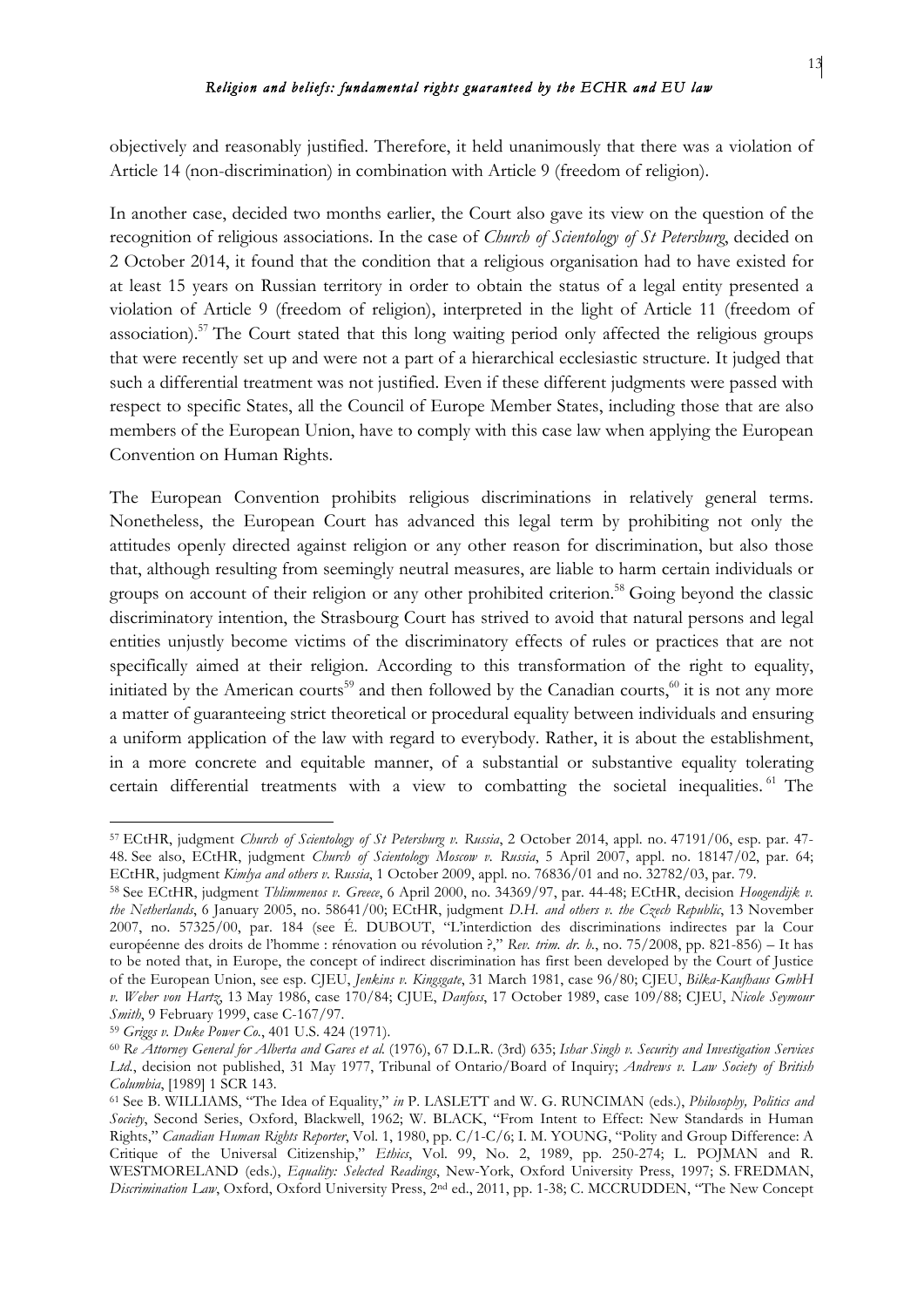prohibition of indirect discrimination<sup>62</sup> as well as positive actions<sup>63</sup> or the legal concept of "reasonable accommodation,"64 are in line with this new dimension of the right to equality.

In Europe, the fight against discrimination has developed chiefly within the framework of the European Union. The EU institutions have progressively prohibited direct as well as indirect discrimination in diverse areas of community life, and this regards both vertical and horizontal relationships. This fight against discrimination has become a reality thanks to the successive amendment of treaties, $65$  the adoption of specific directives, $66$  and the judicial work of the Court of Justice.67 In the beginning, it was essentially a matter of avoiding the distortions of competition

<u> 1989 - Jan Samuel Barbara, martxa a shekara tsa 1989 - An tsa 1989 - An tsa 1989 - An tsa 1989 - An tsa 198</u>

<sup>64</sup> E. BRIBOSIA, I. RORIVE and J. RINGELHEIM, "Aménager la diversité : le droit à l'égalité face à la pluralité religieuse," *Rev. trim. dr. h.*, no. 78/2009, p. 323; P. BOSSET, "Les fondements juridiques et l'évolution de l'obligation d'accommodement raisonnable," *in* M. JÉZÉQUIEL, *Les accommodements raisonnables : quoi, comment, jusqu'où? Des outils pour tous*, Cowansville, Yvon Blais, 2007, pp. 3-10; J. J. PREECE, "Emergence de normes en matière d'accommodement raisonnable en faveur des minorités en Europe ?," *in Accommodements institutionnels et citoyens : cadres juridiques et politiques pour interagir dans des sociétés plurielles*, Publications du Conseil de l'Europe, Tendances de la cohésion sociale, no. 21, 2009, p. 118; K. HENRARD, "Duties of Reasonable Accommodation in Relation to Religion and the European Court of Human Rights : A Closer Look at the Prohibition of Discrimination, the Freedom of Religion and Related Duties of State Neutrality," *Erasmus Law Review*, Vol. 5, no. 1, 2012, p. 62.

<sup>65</sup> See in particular, Treaty establishing the European Economic Community, signed on 25 March 1957, by France, the Federal Republic of Germany, Italy, Belgium, the Netherlands and Luxemburg, Art. 119 (equal payment, without discrimination based on sex).

<sup>66</sup> Council Directive 75/117/EEC of 10 February1975 on the approximation of the laws of the Member States relating to the application of the principle of equal pay for men and women; Council Directive 76/207/EEC of 9 February 1976 on the implementation of the principle of equal treatment for men and women as regards access to employment, vocational training and promotion, and working conditions, amended by Directive 2002/73/EC of the European Parliament and of the Council of 23 September 2002; Council Directive 79/7/EEC of 19 December 1978 on the progressive implementation of the principle of equal treatment for men and women in matters of social security; Council Directive 86/378/EEC of 24 July 1986 on the implementation of the principle of equal treatment for men and women in occupational social security schemes, amended by Council Directive 96/97/EC of 20 December 1996; Council Directive 97/80/EC of 15 December 1997 on the burden of proof in cases of discrimination based on sex; Council Directive 86/613/EEC of 11 December 1986 on the application of the principle of equal treatment between men and women engaged in an activity, including agriculture, in a selfemployed capacity, and on the protection of self-employed women during pregnancy and motherhood; Council Directive 2004/113/EC of 13 December 2004 implementing the principle of equal treatment between men and women in the access to and supply of goods and services.

<sup>67</sup> See notably CJEU, *Gabrielle Defrenne v. Sabena*, 15 June 1978, case 149/77 (general principle of non-discrimination based on sex); CJEU, *Schnorbus v. Land Hessen*, 7 December 2000, case C-79/99 (indirect discrimination based on

of Equality," *Conference proceedings of 'Fight Against Discrimination: The Race and Framework Employment Directives*,' ERA Congress Centre, Trier, 2-3 June 2003, pp. 10-22; C. TOBLER, *Indirect Discrimination: A Case Study into the Development of the Legal Concept of Indirect Discrimination under EC Law*, Antwerpen/Oxford, Intersentia, 2005, pp. 17-35; S. FREDMAN, *Comparative study of anti-discrimination and equality laws of the US, Canada, South Africa and India*, European Network of Legal Experts in the non-discrimination field, Luxembourg, Office for Official Publications of the European Communities, 2012, pp. 50-53.

<sup>62</sup> See European Union Agency for Fundamental Rights, *Handbook on European non-discrimination law*, Luxemburg, Publications Office of the European Union, 2011, pp. 29-31; C. TOBLER, *Limites et potentiel du concept de discrimination indirecte*, Réseau européen des experts juridiques en matière de non-discrimination, Luxemburg, Office des publications officielles des Communautés européennes, 2009, pp.16-17; É. DUBOUT, "L'interdiction des discriminations indirectes par la Cour européenne des droits de l'homme : rénovation ou révolution?," *op. cit.*, pp. 824-826; F. AST, "Les cadres légaux européens répondant à la diversité et au besoin de changement institutionnel. La discrimination indirecte comme outil de protection du pluralisme : enjeux et limites," *in Accommodements institutionnels et citoyens : cadres juridiques et politiques pour interagir dans des sociétés plurielles*, Tendances de la cohésion sociales no. 21, Strasbourg, Éditions du Conseil de l'Europe, 2010, pp. 89-93; D. SCHIEK, "Indirect discrimination," *in* D. SCHIEK, L. WADDINGTON et M. BELL (eds.), *Nondiscrimination law*, Oxford, Art publishing, 2007, pp. 323-475.

<sup>63</sup> For an in-depth comparative analysis of the positive action, see M. DE VOS, *Au-delà de l'égalité formelle. L'action positive au titre des directives 2000/43/CE et 2000/78/CE*, Réseau européen des experts juridiques en matière de nondiscrimination, Luxemburg, Office des publications officielles des Communautés européennes, 2008.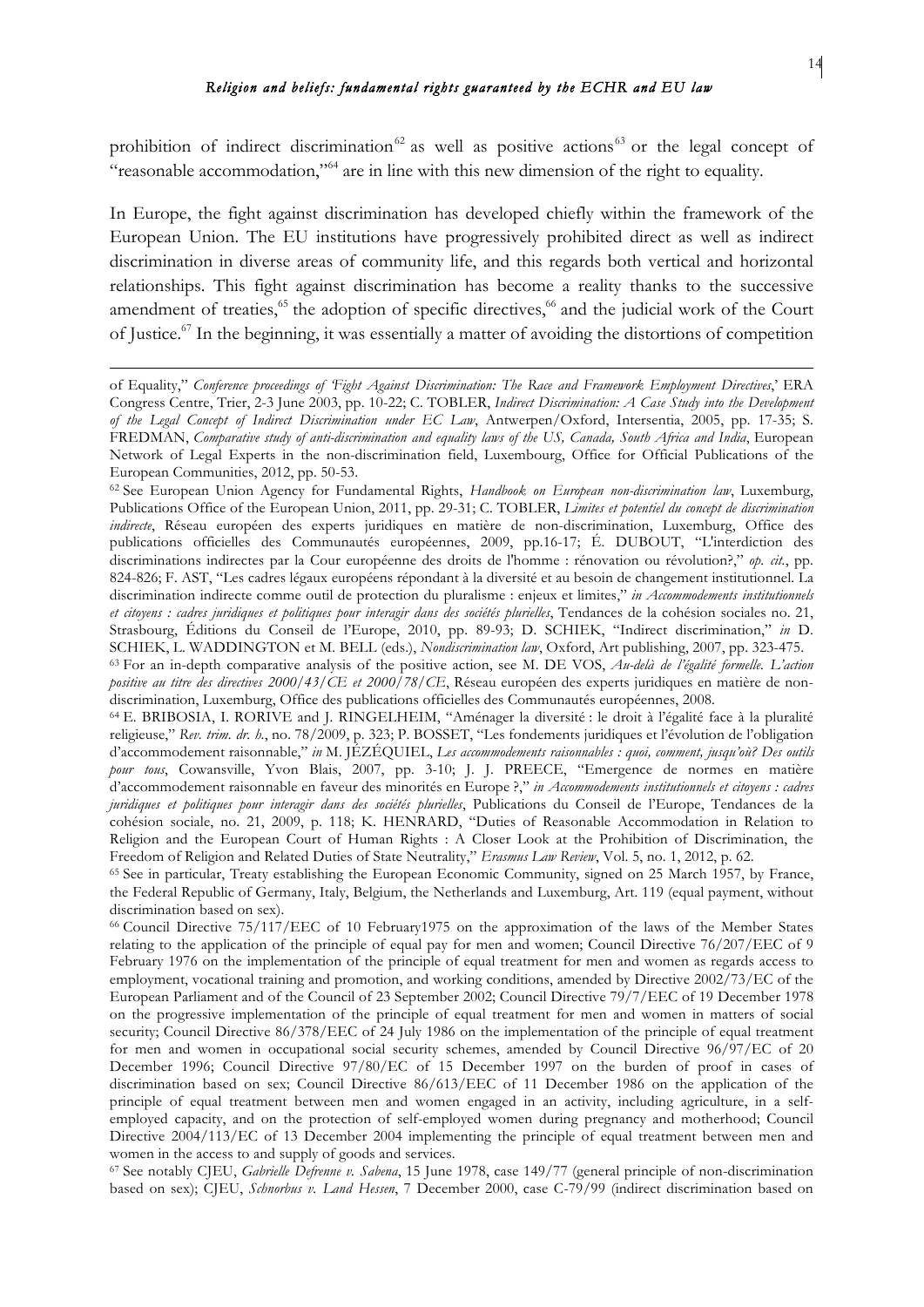by introducing equal payment for men and women, but this principle, little by little, has stretched out to other areas than employment and to grounds other than gender.

The major evolution took place in 1997 with the conclusion of the Treaty of Amsterdam which allowed the EU institutions to adopt directives "*to combat discrimination based on sex, racial or ethnic origin, religion or belief, disability, age or sexual orientation*."68 In a climate influenced by the rise of the extreme right in Austria, two anti-discriminatory directives were adopted in 2000. Directive 2000/78/EC of 27 November 2000 establishes a general framework for equal treatment in employment and occupation regardless of religious beliefs, disability, age or sexual orientation<sup>69</sup> and Directive 2000/43/EC of 29 June 2000 implements the principle of equal treatment between persons irrespective of racial or ethnic origin in the field of employment, social protection, education as well as goods and services.<sup>70</sup> Directive 2000/78/CE requires States to prohibit religious discrimination in the professional sector in the broad sense, $\frac{1}{1}$  which notably includes the training courses that provide access to employment or the affiliation at a trade union.<sup>72</sup> However, certain national transpositions extended this prohibition to other domains. Thus, in the United Kingdom and Belgium, anti-discrimination law also applies to education and the access to goods and services.<sup>73</sup> On the other hand, in France, this prohibition is limited to the field of employment.<sup>74</sup>

Directive 2000/78/EC compels the Member States to transpose the prohibition of direct and indirect discrimination into their legislation, notably on the basis of religion or beliefs. According to the Directive, direct discrimination occurs when, on the basis of a protected criterion, "*one person is treated less favourably than another is, has been or would be treated in a comparable situation*." For instance, a person is denied an employment or a promotion because of his or her religion. This differential treatment can nevertheless be justified "*where, by reason of the nature of the particular occupational activities concerned or of the context in which they are carried out, such a characteristic constitutes a* 

<sup>&</sup>lt;u> 1989 - Jan Samuel Barbara, martxa a shekara tsa 1989 - An tsa 1989 - An tsa 1989 - An tsa 1989 - An tsa 198</u> sex); CJEU (Grand Chamber), *Mangold v. Helm*, 22 November 2005,case C-144/04 (principle of non-discrimination relating to age as a general principle of Community law).

<sup>68</sup> Treaty on the Functioning of the European Union, Art. 19 (formerly, Treaty Establishing the European Community, Art. 13).

<sup>69</sup> Council Directive 2000/78/EC of 27 November 2000 establishing a general framework for equal treatment in employment and occupation.

<sup>&</sup>lt;sup>70</sup> Council Directive 2000/43/EC of 29 June 2000 implementing the principle of equal treatment between persons irrespective of racial or ethnic origin.

<sup>71</sup> It has to be noted that the prohibition of discrimination included in the Charter of Fundamental Rights of the European Union (Art. 21) relates to every situation within the scope of the Union law. Besides, the Court of Justice of the European Union recognised the existence of a principle of non-discrimination based on age as a general principle of EU law (the aforementioned judgments *Mangold* and *Kücükdeveci*) which could be applied to other reasons of discrimination such as religion or beliefs (see E. BRIBOSIA and T. BOMBOIS, "Interdiction de la discrimination en raison de l'âge. Du principe, de ses exceptions et de quelques hésitations. Réflexions autour des arrêts Wolf, Petersen et Kücükdeveci de la Cour de justice de l'Union européenne," *Rev. trim. dr. eur.*, 2011, pp. 41-84).

<sup>72</sup> Directive 2000/78/EC, Art. 3 – In several cases, the Court of Justice considered that the term "vocational training" refers to "*any form of education which prepares for a qualification for a particular profession, trade or employment or which provides the necessary training and skills for such a profession, trade or employment (…) whatever the age and the level of training of the pupils or students, and even if the training programme includes an element of general education*" (CJEU, *Gravier v. City of Liège*, 13 February 1985, case 293/83, par. 30-31; see also CJEU, *Commission v. Belgium*, 1 July 2004, case C-65/03, par. 12; CJEU, *Commission v. Austria*, 7 July 2005, case C-147/03, par. 33).

<sup>73</sup> Equality Act 2010 (United Kingdom); Loi du 10 mai 2007 tendant à lutter contre certaines formes de discrimination (Art. 5(1)) (Belgium).

<sup>74</sup> Code du travail, Art. L. 1132-1 et seq. (France).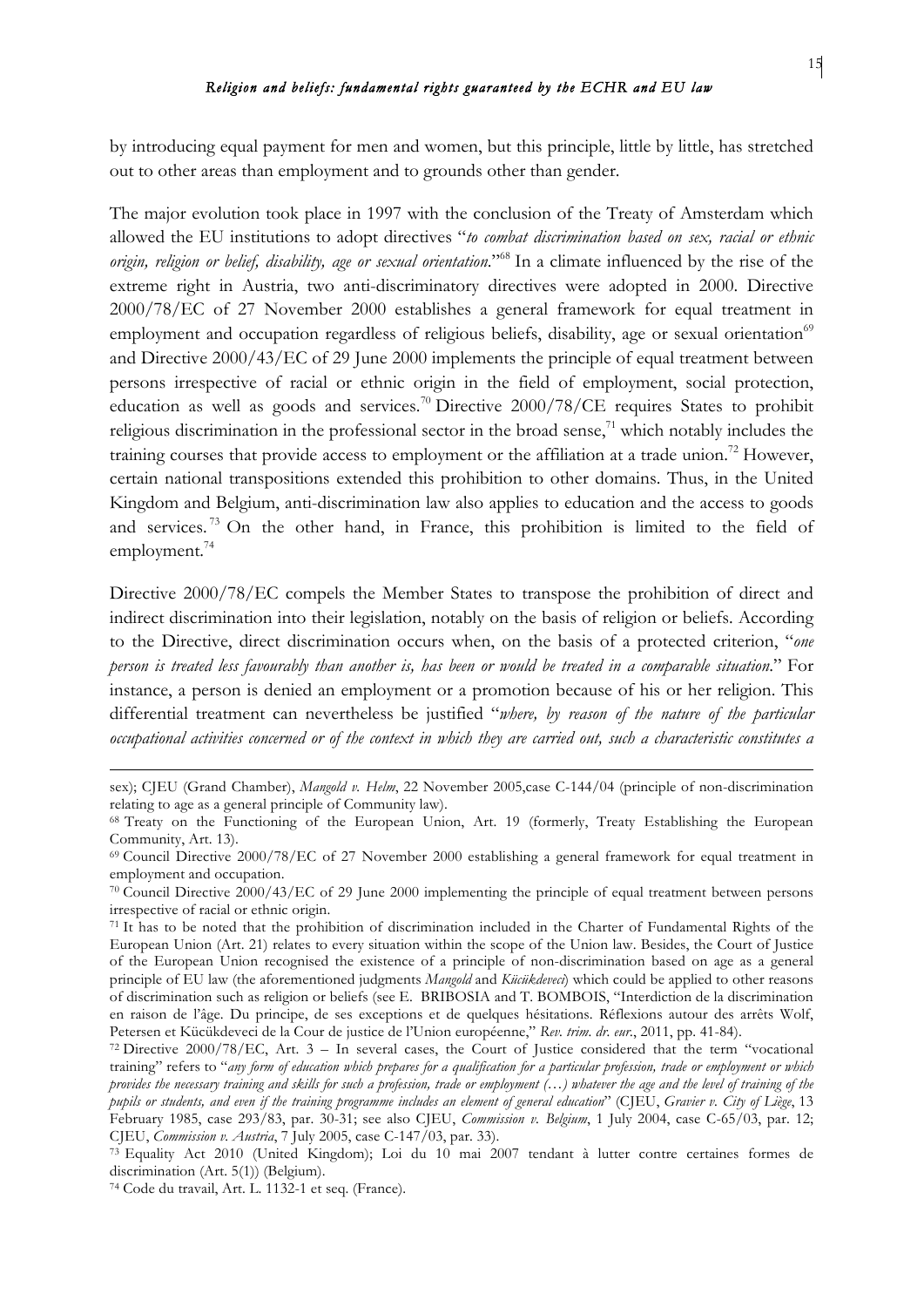*genuine and determining occupational requirement*" and as far as the objective is legitimate and the requirement is proportionate. Furthermore, Directive 2000/78/EC provides that "*in the case of occupational activities within churches and other public or private organisations the ethos of which is based on religion or belief, a difference of treatment based on a person's religion or belief shall not constitute discrimination where, by reason of the nature of these activities or of the context in which they are carried out, a person's religion or belief constitute a genuine, legitimate and justified occupational requirement, having regard to the organisation's ethos*."75

This ground of justification refers to the situation of the so-called "ethos-based organisations", mainly the Churches and faith schools that can require their personnel to adopt an attitude of good faith towards the ethos on which they rest. On the part of the Council of Europe, the European Court of Human Rights has developed this notion as well. In a number of cases, it ruled that "*an employer whose ethos is based on religion or on a philosophical belief may impose specific duties of loyalty on its employees*" taking into account the nature of the position in question and effectively balancing the interests at stake in the light of the principle of proportionality.<sup>76</sup> Yet, this is a notion of which the interpretation gives rise to controversy. Some consider that, in order to enjoy the status of "ethos-based organisation," an organisation must have as an objective to promote a specific belief. Others hold that it is sufficient that the organisation is founded on a specific belief even though pursuing another objective, notably profit. The first, more restrictive definition – it essentially aims at the Churches, faith schools, political parties, trade unions – was favoured in the initial project of the European Commission Directive.<sup>77</sup> The second definition, which is much broader, was formally integrated into the Directive 2000/78/EC, even though the Court of Justice of the European Union has not yet clarified the meaning of this provision.<sup>78</sup> On the other hand, the European Court of Human Rights has also developed a body of case law on the notion of "ethos-based organisation," repeatedly denying an organisation with a view to profit from the invocation of Article 9 of the European Convention on Human Rights.<sup>79</sup>

As to indirect discrimination, it refers to a seemingly neutral provision, criterion, or practice that is liable to bring about a particular disadvantage for the persons of a certain religion or belief in

<sup>75</sup> Directive 2000/78/EC, Art. 4(2) – The States can only have recourse to this exception if it follows from legislation in force or national practices in place at the moment of the adoption of the Directive.

<sup>76</sup> ECtHR, judgment *Schüth v. Germany*, 23 September 2010, appl. no. 1620/03, par. 69. See also ECtHR, judgment *Obst v. Germany*, 23 September 2010, appl. no. 425/03, par. 27; ECtHR, judgment *Lombardi Vallauri v. Italy*, 20 October 2009, appl. no. 39128/05, par. 41; ECtHR, judgment *Siebenhaar v. Germany*, 3 February 2011, appl. no. 18136/02, par. 46; ECtHR, judgment *Fernández Martínez v. Spain*, Grand Chamber, 12 June 2014, appl. no. 56030/07, par. 143. See E. BRIBOSIA and I. RORIVE, "Chronique – Droit de l'égalité et de la non-discrimination," *J.E.D.H.*, 2015, Vol. 2, pp. 237-240.

<sup>77</sup> See Proposal for a Council Directive establishing a general framework for equal treatment in employment and occupation, 2000/C 177 E/07, COM(1999) 565 final, presented by the Commission on 6 January 2000, Art. 4(2) ("*Member States may provide that, in the case of public or private organisations which pursue directly and essentially the aim of ideological guidance in the field of religion or belief with respect to education, information and the expression of opinions, and for the particular occupational activities within those organisations which are directly and essentially related to that aim, a difference of treatment based on a relevant characteristic related to religion or belief shall not constitute discrimination where, by reason of the nature of these activities, the characteristic constitutes a genuine occupational qualification*." emphasis added).

<sup>78</sup> This second interpretation was also favoured by the American Supreme Court in its judgment *Hobby Lobby*, rendered on 30 June 2014. See *Burwell* v. *Hobby Lobby*, 573 U.S. (2014).

<sup>79</sup> On this point, see G. CALVÈS, "Devoir de réserve imposé aux salariés de la crèche Baby Loup. Quelle lecture européenne du problème ?," *Revue de droit du travail*, 2014, no. 2, pp. 94-100.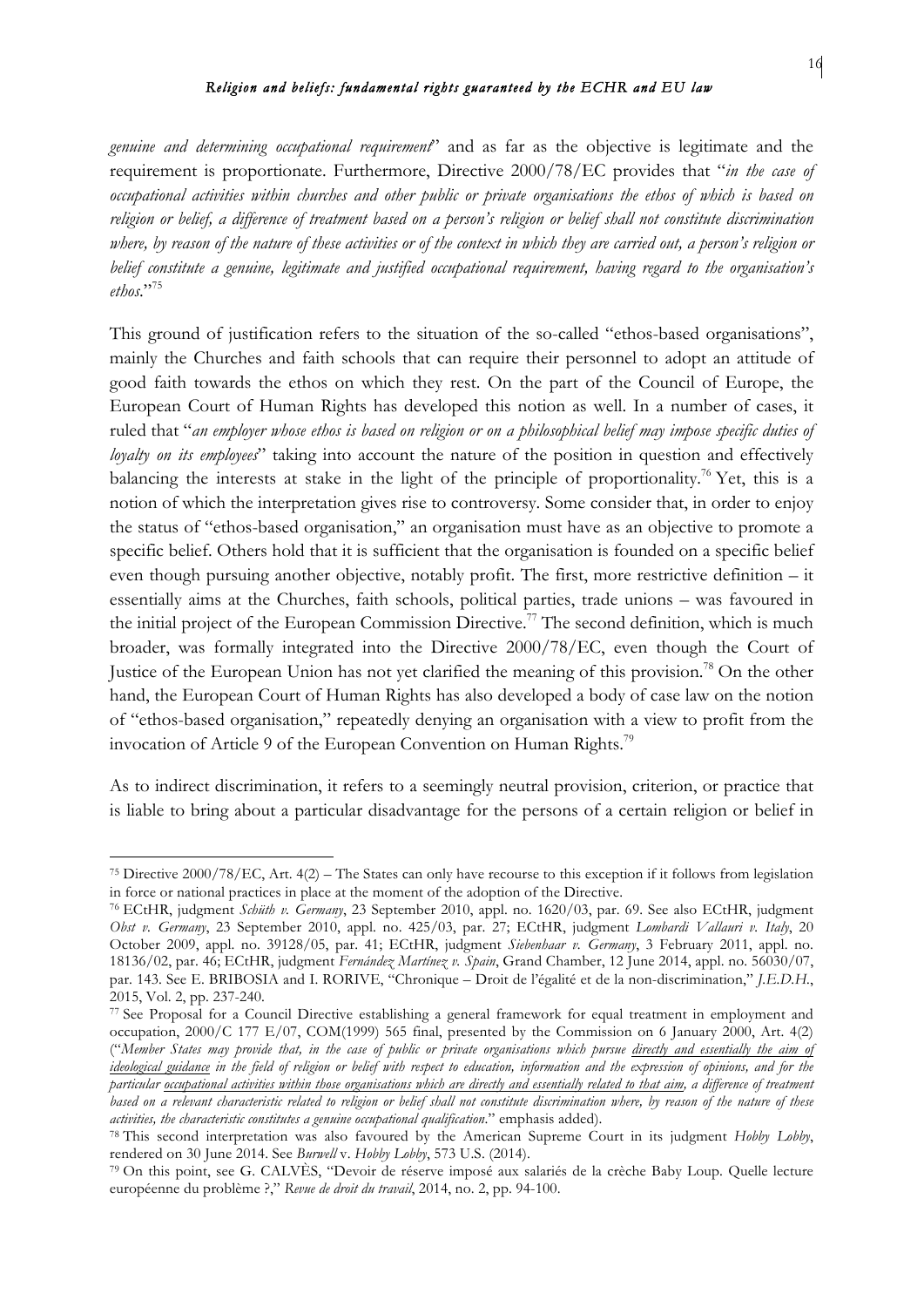relation to other individuals. For example, the internal regulation of a hospital could prohibit its employees to wear any headgear, or require them to wear a specific headgear, when being in the surgery suite. This measure does not aim specifically at the individuals on the basis of their beliefs but, in practice, it can be detrimental to those whose faith implies wearing a distinctive symbol, such as the Islamic headscarf, the Sikh turban, or the Jewish kippah. This kind of provision can nevertheless be objectively justified, in case of the pursuit of a legitimate objective through appropriate and necessary means. In the previous example, the clothing requirement could be justified by security reasons and be judged proportionate, in particular if there is no less harmful measure allowing to realise the security objective.<sup>80</sup> Directive 2000/78/EC also requires the Member States to recognise the principle of "reasonable accommodation" in favour of persons with disabilities, in the specific field of employment.<sup>81</sup> In the United Kingdom and Belgium – but not in France – this obligation has been extended to other sectors, especially to education and the access to goods and services.

The Court of Justice of the European Union has not yet ruled on the notions of direct or indirect discrimination included in Directive 2000/78/EC regarding the ground of religion or beliefs. The application of these concepts in the religious field is thus largely dependent on the interpretation by the national courts. Nonetheless, the Court of Justice has received two references for a preliminary ruling on this issue. The first one, transmitted on 9 March 2015 by the Belgian Court of Cassation, seeks to determine whether prohibiting a Muslim from wearing the headscarf at the workplace would not constitute a direct discrimination when the employer has prohibited all the workers from wearing external political, philosophical, or religious symbols at the workplace.<sup>82</sup> The second one, submitted on 9 April 2015 by the French Court of Cassation, has the objective to clarify whether a customer's desire not to be served by a company's employee wearing an Islamic headscarf can be considered a genuine and determining occupational requirement, by reason of the nature of the occupational activity or the context in which they are carried out.<sup>83</sup>

Pending an answer to these questions, the only decision of the Court of Justice in the field of religious discrimination dates back to the case of *Vivien Prais*, decided in 1976. At the time, the statute of European officials provided that these should be chosen without distinction of race, faith, or sex. On this basis, the Court of Justice had refused to follow up on the request to adjourn an exam which coincided with the Jewish holiday of Shavuot. This was because the applicant had not informed the responsible authorities in due course, that is, before the notification of the other candidates.<sup>84</sup> However, the Court had maintained that it was "*desirable that an appointing authority informs itself in a general way of dates which might be unsuitable for religious reasons,* 

<sup>80</sup> See E. BRIBOSIA, J. RINGELHEIM and I. RORIVE, "Aménager la diversité : le droit de l'égalité face à la pluralité religieuse," *op. cit.*, pp. 361-362.

<sup>81</sup> Directive 2000/78/EC, Art. 5 ("*In order to guarantee compliance with the principle of equal treatment in relation to persons with disabilities, reasonable accommodation shall be provided. This means that employers shall take appropriate measures, where needed in a particular case, to enable a person with a disability to have access to, participate in, or advance in employment, or to undergo training, unless such measures would impose a disproportionate burden on the employer*").

<sup>82</sup> Cass., 9 March 2015, no. S.12.0062.N (Belgium) ("*l'interdiction pour une musulmane de porter le foulard sur le lieu du travail ne constitue pas une discrimination directe lorsque l'employeur a prévu une interdiction pour tous les travailleurs de porter sur le lieu du travail des signes extérieurs d'appartenance politique, philosophique ou religieuse*").

<sup>83</sup> Cass. soc., 9 April 2015, appeal no. 13-19.855, *SA Micropole Univers* (France).

<sup>84</sup> CJEU, *Vivien Prais*, 27 October 1976, case 130-75, par. 18.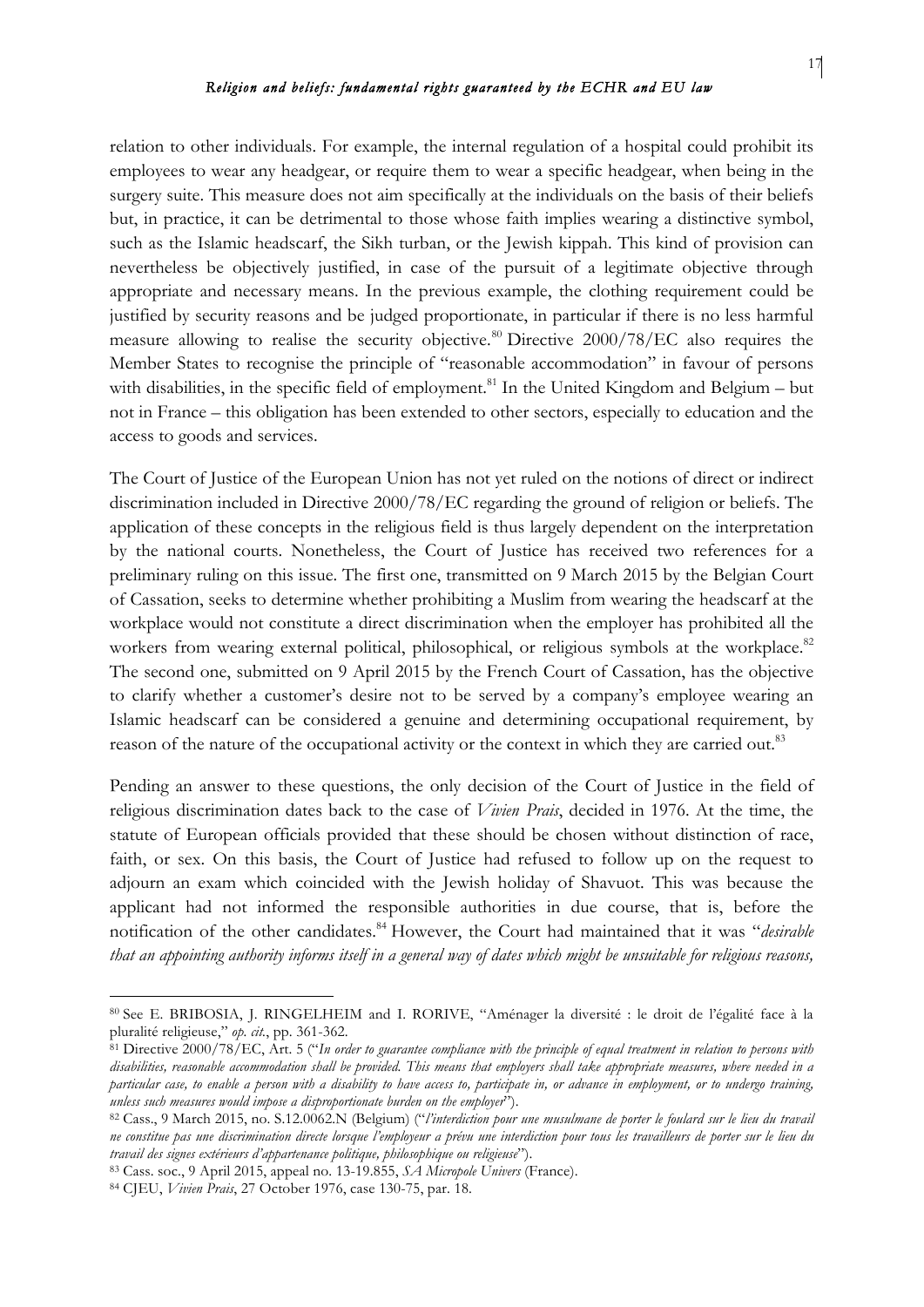*and seeks to avoid fixing such dates for tests*."

 

To conclude, at present, the articulation between the sources stemming from the Council of Europe and those from the European Union allow to guarantee a large organisational autonomy to the worship groups and to ensure, within certain limits, the public manifestation of numerous beliefs. The proliferation of legal concepts aiming to protect religion or beliefs (indirect discrimination, ethos-based organisation, etc.) and case law that refers to these (especially that of the European Court of Human Rights, and of the Court of Justice of the European Union) can give rise to the challenge of their coherence.<sup>85</sup> On the whole, the European Union drew heavily on the Council of Europe in its endeavour to promote fundamental rights, but it was the former that eventually obliged the States to adopt legislation to fight discrimination. Nevertheless, the Court of Justice of the European Union has remained relatively silent with respect to the interpretation of these instruments, at least concerning the motives for the religious or philosophical beliefs. Hence, the European Court of Human Rights has itself taken over the concepts stemming from European Union law, sometimes replacing the Luxemburg case law. In this respect, the recent judgments *Fernández Martínez* (2014) and *Eweida* (2013)<sup>86</sup> seem to reveal a willingness to strengthen the protection of religion in Europe, be it in its collective or individual dimension. Nevertheless, it has to be observed that the case law of the different European States is not always in agreement with that of the European Court of Human Rights and that the latter has for a long time granted an important margin of appreciation to the Member States in this matter.

<sup>85</sup> As far as the articulation between the case law of the United Nations Human Rights Committee and the European Court of Human Rights of the Council of Europe are concerned, in relation to the French prohibition of the Sikh turban, on the official identification documents or in public secondary schools, see E. BREMS, E. BRIBOSIA, I. RORIVE and S. VAN DROOGHENBROECK, "Le port de signes religieux dans l'espace public : vérité à Strasbourg, erreur à Genève?," *J.T.*, 2012, pp. 602-603 ; E. BRIBOSIA, G. CACERES and I. RORIVE, "Les signes religieux au cœur d'un bras de fer : la saga Singh," *Rev. trim. dr. h.*, no. 98/2014, pp. 495-513.

<sup>86</sup> In the case of *Fernández Martínez*, the European Court of Human Rights has given its view on the organisational autonomy granted to worship groups from the angle of Article 9 of the European Convention which guarantees freedom of religion. To this end, it has explicitly referred to Article 4(2) of the Directive 2000/78/EC introducing the exception of "ethos-based organisations." In the case of *Eweida*, the European Court of Human Rights had to judge applications concerning cases decided in the United Kingdom from the angle of anti-discrimination legislation, and, more specifically, of the concept of indirect discrimination in religious matters. By way of a subjective and individualist interpretation of what amounts to a belief protected by Article 9 of the Convention (freedom of religion), resting on the sincerity of the invoked belief, the European Court has influenced the interpretation of the concept of indirect discrimination based on religion or belief.